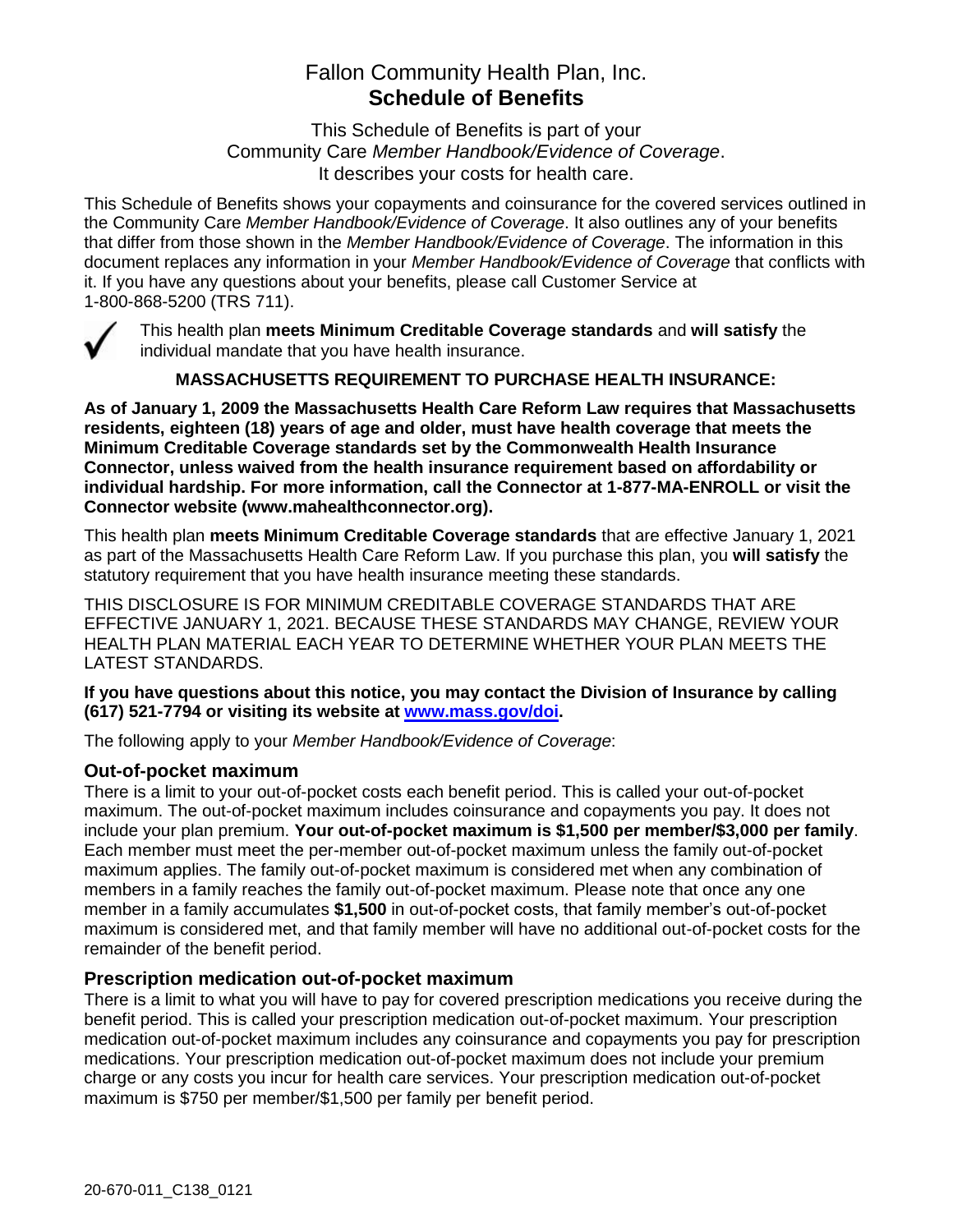#### **Domestic partner coverage**

You may include a domestic partner and his/her dependents under your family coverage. A domestic partner is defined as a partner of the same or opposite sex whom you have registered with your employer for eligibility for benefits, and have included under your family coverage for health insurance.

# **It Fits! ™ benefit**

Your contract includes coverage for services provided under the It Fits! ™ program to a maximum of \$150.

#### **Covered services**

The following chart shows your costs for covered services. These costs apply to the services in the **Description of benefits** section of your *Member Handbook/Evidence of Coverage*. In summary, your responsibilities are as follows: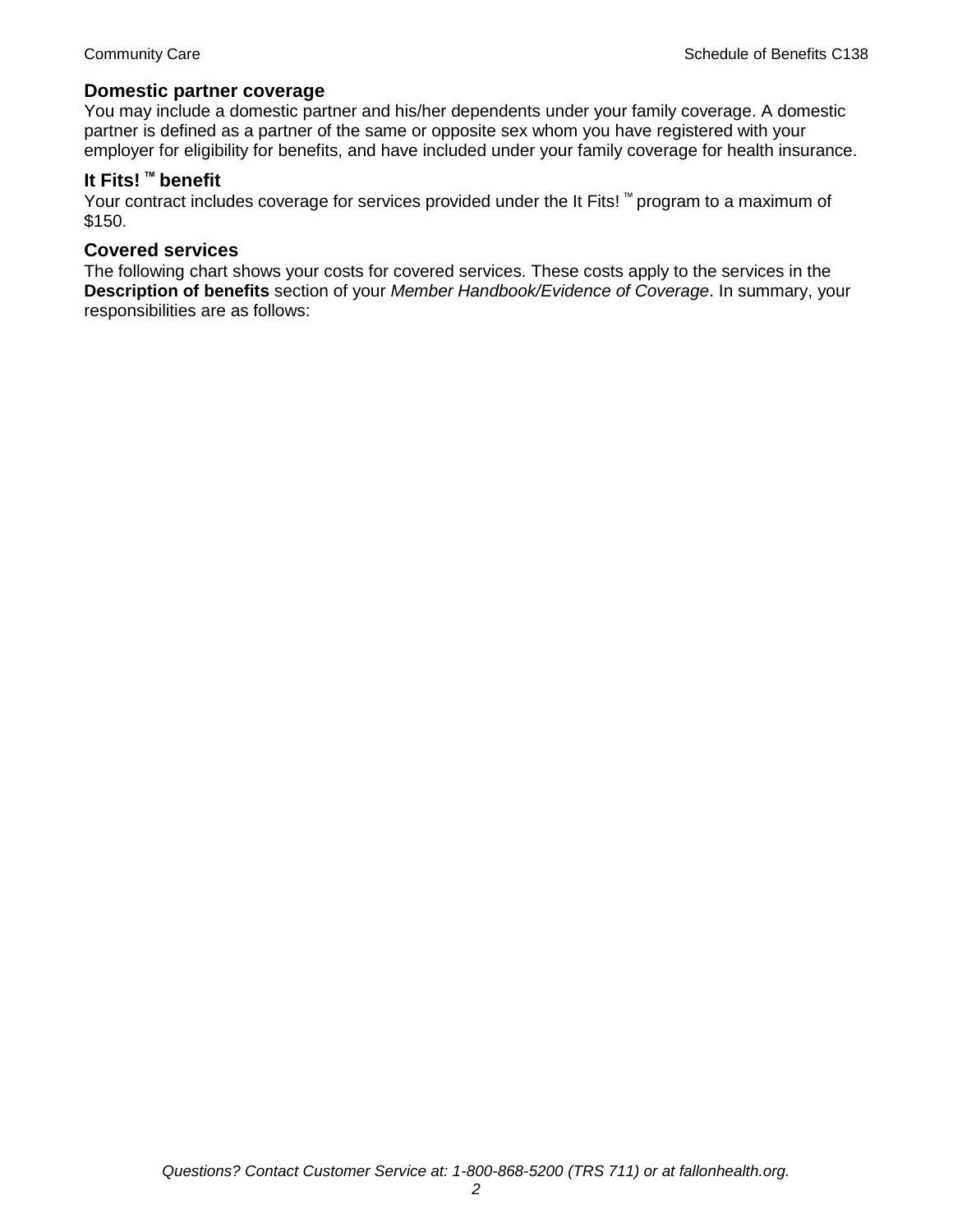| <b>Covered services</b> |                                                                                                                                                                                                                                                                                                                                             | <b>Benefits</b>                                                                                                                      |
|-------------------------|---------------------------------------------------------------------------------------------------------------------------------------------------------------------------------------------------------------------------------------------------------------------------------------------------------------------------------------------|--------------------------------------------------------------------------------------------------------------------------------------|
|                         | <b>Ambulance services</b><br>1. Ambulance transportation for an emergency                                                                                                                                                                                                                                                                   | Covered in full                                                                                                                      |
|                         | 2. Ambulance transportation for non-emergency situations, when<br>medically necessary                                                                                                                                                                                                                                                       | Covered in full                                                                                                                      |
|                         | <b>Autism services</b>                                                                                                                                                                                                                                                                                                                      |                                                                                                                                      |
|                         | Prior authorization required<br>1. Habilitative and rehabilitative care                                                                                                                                                                                                                                                                     | \$15 copayment per visit                                                                                                             |
|                         | 2. Applied behavior analysis when supervised by a board certified<br>behavioral analyst                                                                                                                                                                                                                                                     | Covered in full                                                                                                                      |
|                         | 3. Therapeutic care, services including speech, physical and<br>occupational therapy                                                                                                                                                                                                                                                        | \$15 copayment per visit                                                                                                             |
|                         | Durable medical equipment and prosthetic/orthotic devices                                                                                                                                                                                                                                                                                   |                                                                                                                                      |
|                         | Referral and prior authorization required for most services<br>1. The purchase or rental of durable medical equipment and prosthetic/<br>orthotic devices (including the fitting, preparing, repairing and<br>modifying of the appliance)                                                                                                   | Covered in full                                                                                                                      |
|                         | 2. Scalp hair prosthesis (wigs) for individuals who have suffered hair<br>loss as a result of the treatment of any form of cancer or leukemia.<br>Coverage is provided for one scalp hair prosthetic (wig) per member<br>per benefit period when the prosthesis is determined to be medically<br>necessary by a plan physician and the plan | Covered in full                                                                                                                      |
|                         | 3. Breast prosthesis that is medically necessary after a covered<br>reconstructive surgery following a mastectomy                                                                                                                                                                                                                           | Covered in full                                                                                                                      |
|                         | 4. Prosthetic limbs which replace, in whole or in part, an arm or leg                                                                                                                                                                                                                                                                       | Covered in full                                                                                                                      |
| 5.                      | Insulin pump and insulin pump supplies                                                                                                                                                                                                                                                                                                      | Covered in full                                                                                                                      |
| 6.                      | <b>Breast pumps</b>                                                                                                                                                                                                                                                                                                                         | Covered in full                                                                                                                      |
|                         | 7. Up to \$2,000 per ear for hearing aid device only, every 36 months<br>(must be 21 years of age or younger)<br>Related services and supplies for hearing aids (not subject to the<br>\$2,000 limit)                                                                                                                                       | Covered in full                                                                                                                      |
|                         | 8. Medical and surgical supplies                                                                                                                                                                                                                                                                                                            | Covered in full                                                                                                                      |
|                         | <b>Emergency and urgent care</b>                                                                                                                                                                                                                                                                                                            |                                                                                                                                      |
| 1.                      | Emergency room visits                                                                                                                                                                                                                                                                                                                       | \$100 copayment per visit<br>Covered in full                                                                                         |
| 2.                      | Emergency room visits when you are admitted to an observation room                                                                                                                                                                                                                                                                          |                                                                                                                                      |
| 3.                      | Urgent care visits in a doctor's office or at an urgent care facility                                                                                                                                                                                                                                                                       | \$22 copayment per visit                                                                                                             |
| 4.                      | Emergency prescription medication provided out of the Community<br>Care service area as part of an approved emergency treatment                                                                                                                                                                                                             | Tier 1: \$12.50 copayment<br>Tier 2: \$25 copayment<br>Tier 3: \$50 copayment<br>Tier 4: \$50 copayment<br>for up to a 14-day supply |
| 5.                      | Telemedicine visits with physicians through Teladoc. Visits are<br>performed by phone, video, or mobile app.                                                                                                                                                                                                                                | \$15 copayment per visit                                                                                                             |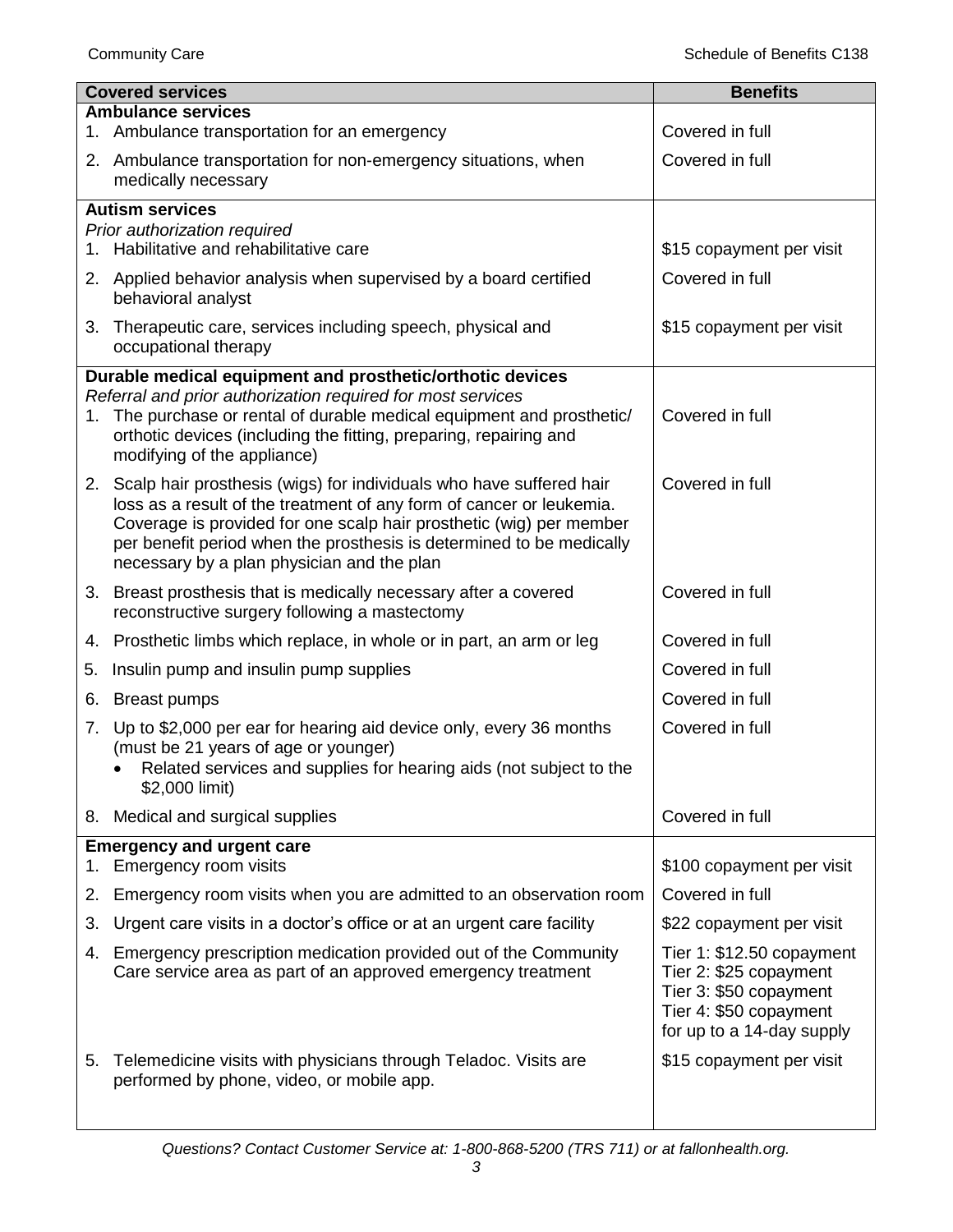| <b>Covered services</b>                                                                                                                                                                                                                                                                                                                                                                                                                | <b>Benefits</b>                                                       |
|----------------------------------------------------------------------------------------------------------------------------------------------------------------------------------------------------------------------------------------------------------------------------------------------------------------------------------------------------------------------------------------------------------------------------------------|-----------------------------------------------------------------------|
| <b>Enteral formulas and low protein foods</b><br>Referral and prior authorization required for enteral formulas<br>1. Enteral formulas, upon a physician's written order, for home use in the<br>treatment of malabsorption caused by Crohn's disease, ulcerative<br>colitis, gastroesophageal reflux, gastrointestinal motility, chronic<br>intestinal pseudo-obstruction, and inherited diseases of amino acids<br>and organic acids | Covered in full                                                       |
| 2. Food products that have been modified to be low in protein for<br>individuals with inherited diseases of amino acids and organic acids.<br>You may be required to purchase these products over the counter<br>and submit claims to the plan for reimbursement.                                                                                                                                                                      | Covered in full                                                       |
| Home health care services                                                                                                                                                                                                                                                                                                                                                                                                              |                                                                       |
| Prior authorization required<br>1. Part-time or intermittent skilled nursing care and physical therapy<br>provided in your home by a home health agency                                                                                                                                                                                                                                                                                | Covered in full                                                       |
| 2. Additional services and supplies that are determined to be a medically<br>necessary component of skilled nursing care and physical therapy                                                                                                                                                                                                                                                                                          | Covered in full                                                       |
| 3. Home dialysis services and non-durable medical supplies                                                                                                                                                                                                                                                                                                                                                                             | Covered in full                                                       |
| <b>Hospice care services</b>                                                                                                                                                                                                                                                                                                                                                                                                           |                                                                       |
| Referral and prior authorization required                                                                                                                                                                                                                                                                                                                                                                                              | Covered in full                                                       |
| <b>Hospital inpatient services</b>                                                                                                                                                                                                                                                                                                                                                                                                     |                                                                       |
| Referral and prior authorization required<br>Inpatient hospital services including room and board in a semiprivate<br>1.<br>room and the services and supplies that would ordinarily be furnished<br>to you while you are an inpatient                                                                                                                                                                                                 | \$250 copayment per<br>admission                                      |
| Infertility/assisted reproductive technology (art) services*<br>Referral and prior authorization required (unless provided by a Reliant<br>Medical Group specialist and you have a Reliant Medical Group PCP)                                                                                                                                                                                                                          |                                                                       |
| 1. Office visits for the consultation, evaluation and diagnosis of fertility                                                                                                                                                                                                                                                                                                                                                           | \$15 copayment per visit<br>with a PCP and certain<br>other providers |
|                                                                                                                                                                                                                                                                                                                                                                                                                                        | \$22 copayment per visit<br>with a specialist                         |
| Diagnostic laboratory services<br>2.                                                                                                                                                                                                                                                                                                                                                                                                   | Covered in full                                                       |
| Diagnostic X-ray services<br>3.                                                                                                                                                                                                                                                                                                                                                                                                        | Covered in full                                                       |
| Artificial insemination, such as intrauterine insemination (IUI)<br>4.                                                                                                                                                                                                                                                                                                                                                                 | Covered in full                                                       |
| Assisted reproductive technologies*<br>5.                                                                                                                                                                                                                                                                                                                                                                                              | Covered in full                                                       |
| Assisted reproductive technologies for:<br>6.<br>In vitro fertilization (IVF-ET)<br>Gamete intrafallopian transfer (GIFT)<br>Zygote intrafallopian transfer (ZIFT)                                                                                                                                                                                                                                                                     | \$125 copayment per<br>procedure                                      |
|                                                                                                                                                                                                                                                                                                                                                                                                                                        |                                                                       |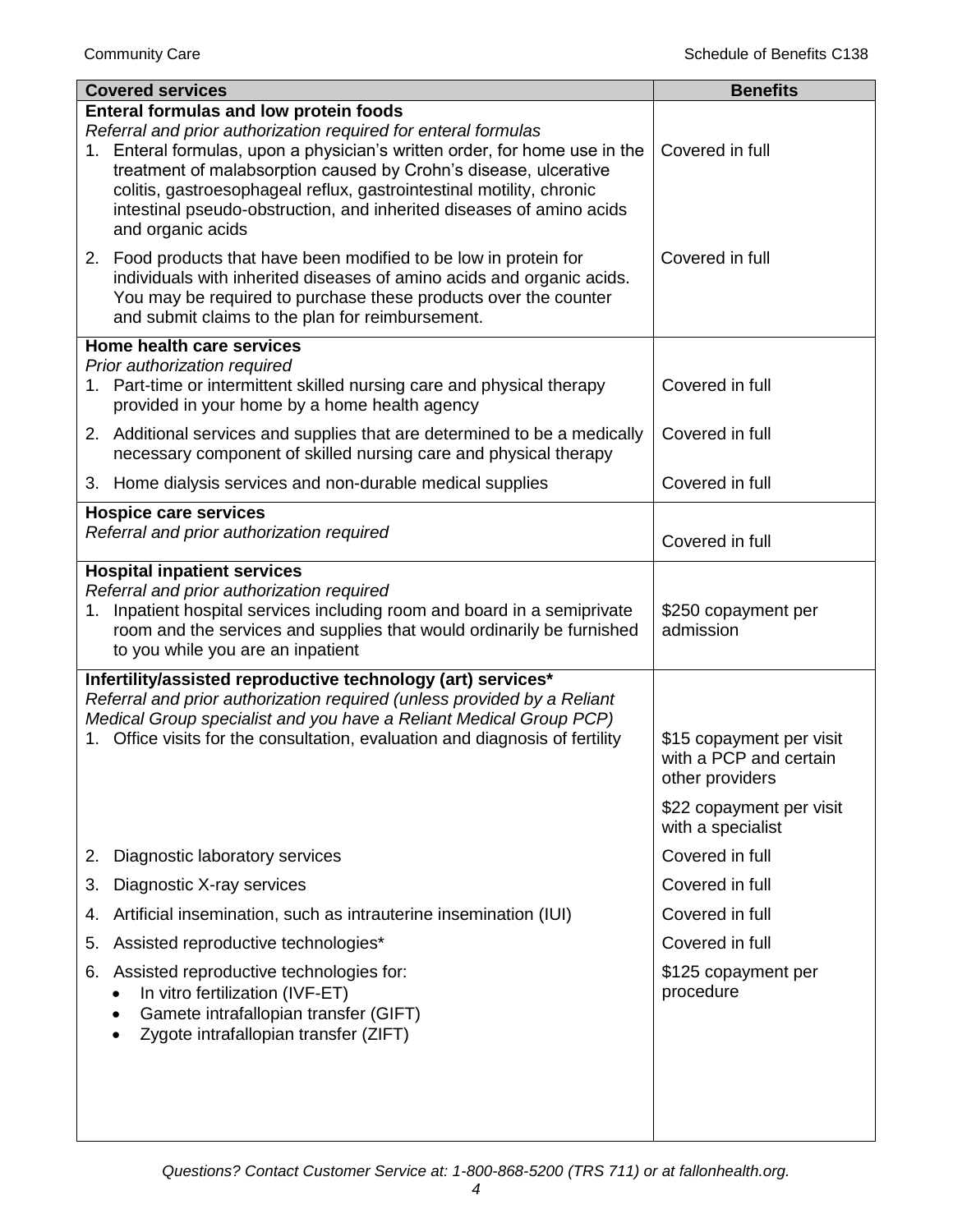| <b>Covered services</b>                                                                                                                                                                                                                                                                                                                                                                                                                                                                                                                                                                                                                                                                                                                                                                                                                                                                                                                                                                                                                                                                                                                         | <b>Benefits</b>                                 |
|-------------------------------------------------------------------------------------------------------------------------------------------------------------------------------------------------------------------------------------------------------------------------------------------------------------------------------------------------------------------------------------------------------------------------------------------------------------------------------------------------------------------------------------------------------------------------------------------------------------------------------------------------------------------------------------------------------------------------------------------------------------------------------------------------------------------------------------------------------------------------------------------------------------------------------------------------------------------------------------------------------------------------------------------------------------------------------------------------------------------------------------------------|-------------------------------------------------|
| Infertility/assisted reproductive technology (art) services*, continued                                                                                                                                                                                                                                                                                                                                                                                                                                                                                                                                                                                                                                                                                                                                                                                                                                                                                                                                                                                                                                                                         |                                                 |
| 7. Sperm, egg, and/or inseminated egg procurement, assisted hatching,<br>cryopreservation, processing and banking for plan members in active<br>infertility treatment, to the extent that such costs are not covered by<br>the donor's insurer                                                                                                                                                                                                                                                                                                                                                                                                                                                                                                                                                                                                                                                                                                                                                                                                                                                                                                  | Covered in full                                 |
| * See the Description of benefits section of your Member<br>Handbook/Evidence of Coverage for a list of covered infertility/ART<br>services.                                                                                                                                                                                                                                                                                                                                                                                                                                                                                                                                                                                                                                                                                                                                                                                                                                                                                                                                                                                                    |                                                 |
| <b>Maternity services</b><br>1. Obstetrical services including prenatal, childbirth, postnatal and<br>postpartum care                                                                                                                                                                                                                                                                                                                                                                                                                                                                                                                                                                                                                                                                                                                                                                                                                                                                                                                                                                                                                           | Prenatal: \$15 copayment<br>(first visit only)  |
|                                                                                                                                                                                                                                                                                                                                                                                                                                                                                                                                                                                                                                                                                                                                                                                                                                                                                                                                                                                                                                                                                                                                                 | Postnatal: \$15 copayment<br>per visit          |
| Inpatient maternity and newborn child care for a minimum of 48 hours of<br>2.<br>care following a vaginal delivery, or 96 hours of care following a<br>Caesarean section delivery, including the charges for the following<br>services when provided during an inpatient maternity admission:<br>childbirth, nursery charges, circumcision, routine examination, hearing<br>screening and medically necessary treatments of congenital defects,<br>birth abnormalities or premature birth. The covered length of stay may be<br>reduced if the mother and the attending physician agree upon an earlier<br>discharge. If you or your newborn are discharged earlier, you are<br>covered for home visits, parent education, assistance and training in<br>breast or bottle feeding and the performance of any necessary and<br>appropriate clinical tests; provided, however that the first home visit shall<br>be conducted by a registered nurse, physician or certified nurse midwife;<br>and provided further, that any subsequent home visit determined to be<br>clinically necessary shall be provided by a licensed health care provider. | \$250 copayment per<br>admission                |
| (Fallon Health members are eligible for childbirth classes (refresher class<br>or siblings class))                                                                                                                                                                                                                                                                                                                                                                                                                                                                                                                                                                                                                                                                                                                                                                                                                                                                                                                                                                                                                                              | Covered in full through<br>member reimbursement |
|                                                                                                                                                                                                                                                                                                                                                                                                                                                                                                                                                                                                                                                                                                                                                                                                                                                                                                                                                                                                                                                                                                                                                 |                                                 |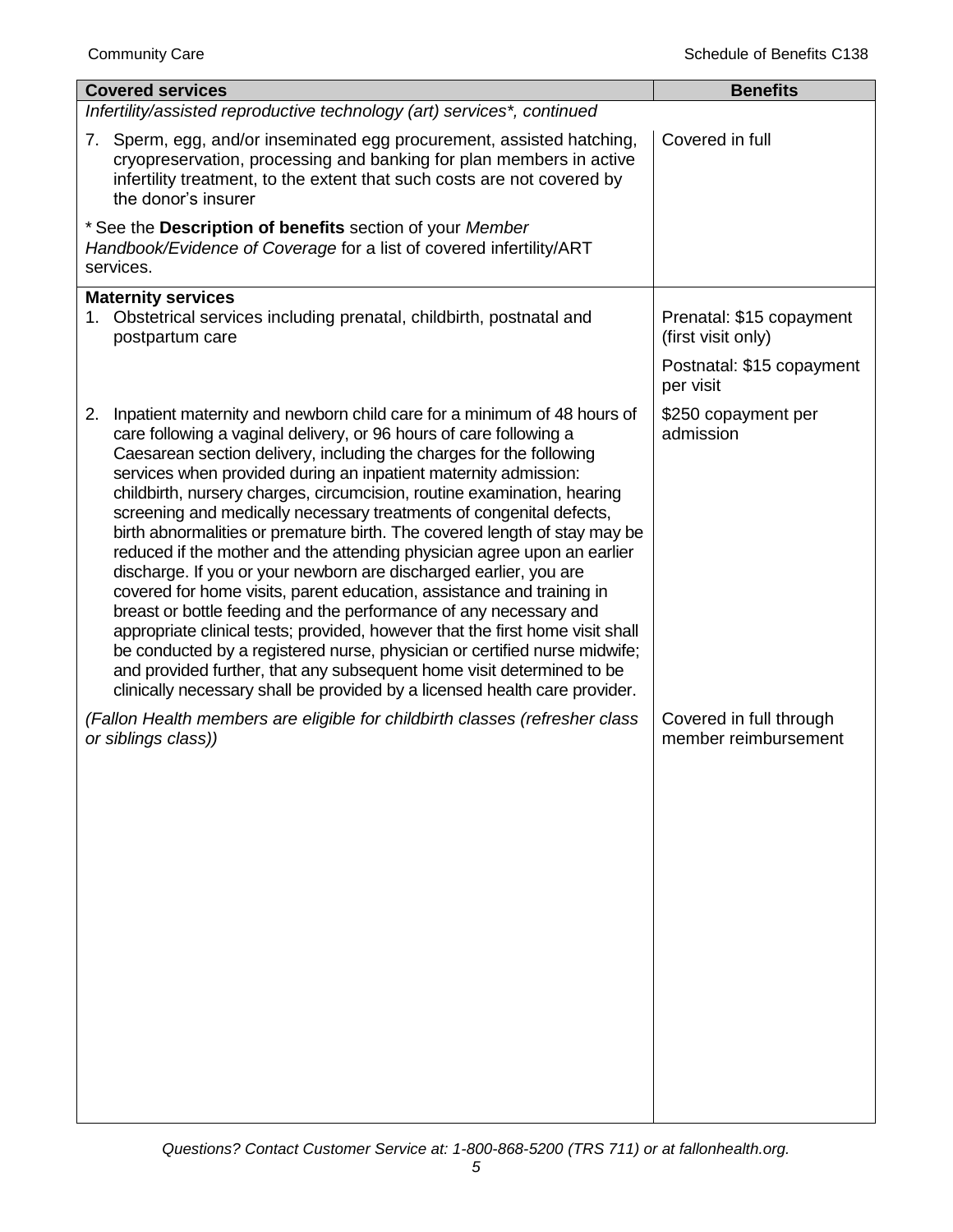| <b>Covered services</b>   |                                                                                                                                                                                                                                                                                                                                                                                         | <b>Benefits</b>          |  |
|---------------------------|-----------------------------------------------------------------------------------------------------------------------------------------------------------------------------------------------------------------------------------------------------------------------------------------------------------------------------------------------------------------------------------------|--------------------------|--|
|                           | Mental health and substance use services                                                                                                                                                                                                                                                                                                                                                |                          |  |
| <b>Inpatient services</b> |                                                                                                                                                                                                                                                                                                                                                                                         |                          |  |
| 1.                        | Prior authorization required<br>Inpatient hospital care for as many days as your condition requires,<br>including room and board and the services and supplies that would<br>ordinarily be furnished to you while you are an inpatient. These<br>include, but are not limited to, individual, family and group therapy,<br>pharmacological therapy, and diagnostic laboratory services. | Covered in full          |  |
|                           | Note: Prior authorization will not be required for behavioral health<br>inpatient admission immediately following an emergency room visit.                                                                                                                                                                                                                                              |                          |  |
|                           | <b>Intermediate services</b>                                                                                                                                                                                                                                                                                                                                                            |                          |  |
|                           | Prior authorization required<br>Intermediate services include but are not limited to:<br>1. Acute and other residential treatment: Mental health services provided<br>in a 24-hour setting therapeutic environments.                                                                                                                                                                    | Covered in full          |  |
|                           | 2. Clinically managed detoxification services: 24 hour, 7 days a week,<br>clinically managed de-tox services in a licensed non-hospital setting<br>that include 24 hour per day supervision                                                                                                                                                                                             | Covered in full          |  |
|                           | 3. Partial Hospitalization: Short-term day/evening mental health<br>programming available 5 to 7 days per week.                                                                                                                                                                                                                                                                         | \$15 copayment per visit |  |
|                           | 4. Intensive outpatient programs: Multimodal, inter-disciplinary,<br>structured behavioral health treatment provided 2-3 hours per day,<br>multiple days per week.                                                                                                                                                                                                                      | \$15 copayment per visit |  |
|                           | 5. Day treatment: Program encompasses some portion of the day or<br>week rather than a weekly visit                                                                                                                                                                                                                                                                                     | \$15 copayment per visit |  |
|                           | 6. Crisis Stabilization: Short-term psychiatric treatment in a structured,<br>community based therapeutic environments.                                                                                                                                                                                                                                                                 | \$15 copayment per visit |  |
|                           | 7. In-home therapy services                                                                                                                                                                                                                                                                                                                                                             | \$15 copayment per visit |  |
|                           | Intermediate services for children and adolescents under the age of 19<br>1. Community-based acute treatment                                                                                                                                                                                                                                                                            | Covered in full          |  |
|                           | 2. Intensive community-based treatment                                                                                                                                                                                                                                                                                                                                                  | Covered in full          |  |
| 3.                        | <b>Intensive Care Coordination</b>                                                                                                                                                                                                                                                                                                                                                      | Covered in full          |  |
| 4.                        | Family Stabilization Team (also referred to as In-Home Therapy)                                                                                                                                                                                                                                                                                                                         | Covered in full          |  |
| 5.                        | In-home Behavioral Services                                                                                                                                                                                                                                                                                                                                                             | Covered in full          |  |
| 6.                        | Mobile Crisis Intervention (services available up to seven days).<br>Prior authorization not required.                                                                                                                                                                                                                                                                                  | Covered in full          |  |
|                           | 7. Family support and training                                                                                                                                                                                                                                                                                                                                                          | Covered in full          |  |
| 8.                        | Therapeutic mentoring services                                                                                                                                                                                                                                                                                                                                                          | Covered in full          |  |
| 1.                        | <b>Outpatient services</b><br>Outpatient office visits, including individual, group or family therapy.                                                                                                                                                                                                                                                                                  | \$15 copayment per visit |  |
| 2.                        | Psychopharmacological services, such as visits with a physician to                                                                                                                                                                                                                                                                                                                      | \$15 copayment per visit |  |
|                           | review, monitor and adjust the levels of prescription medication to<br>treat a mental condition. Prior authorization required.                                                                                                                                                                                                                                                          |                          |  |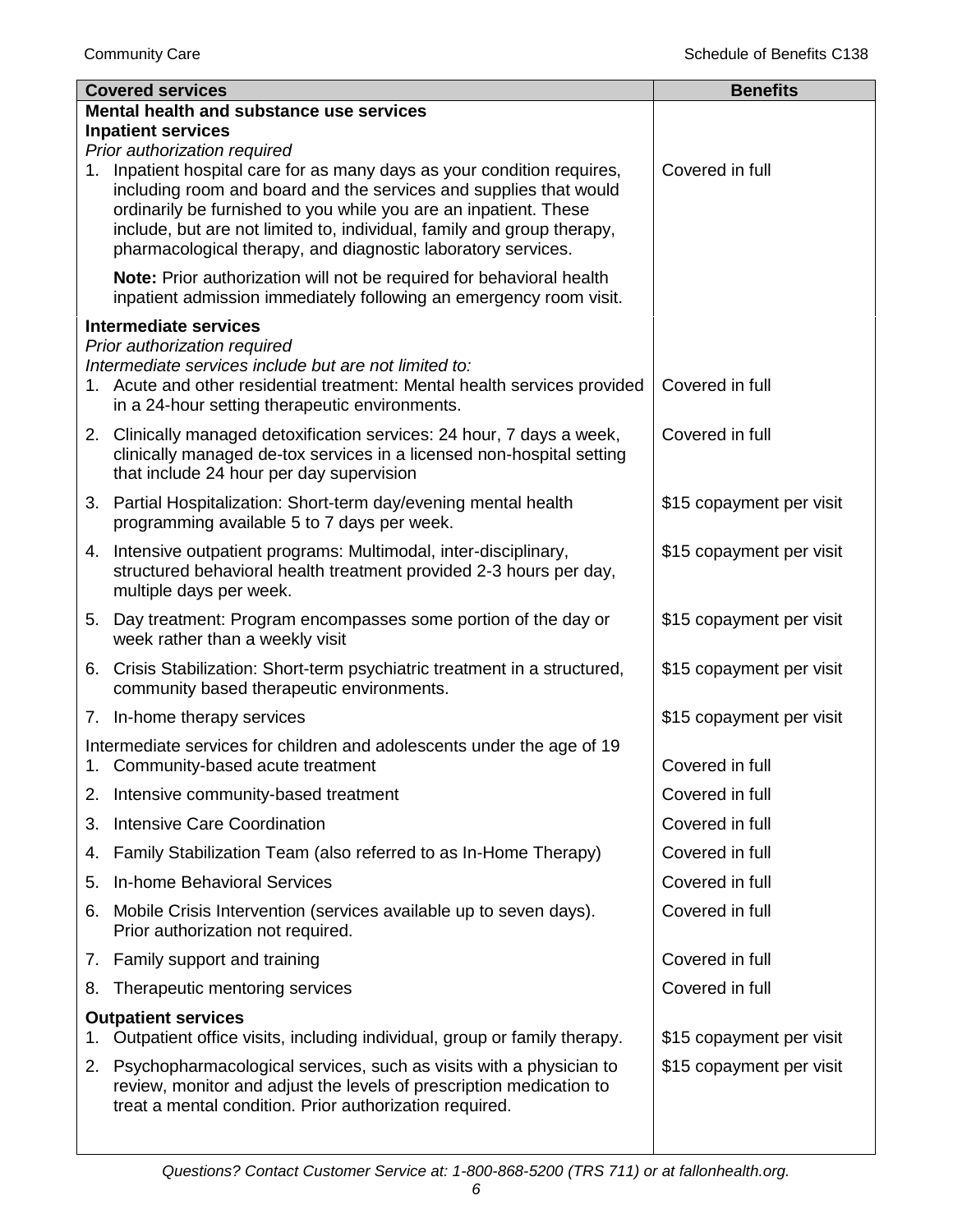|    | <b>Covered services</b>                                                                                                                                                                                                                                                                                                                                                                    | <b>Benefits</b>                                                        |  |  |
|----|--------------------------------------------------------------------------------------------------------------------------------------------------------------------------------------------------------------------------------------------------------------------------------------------------------------------------------------------------------------------------------------------|------------------------------------------------------------------------|--|--|
|    | Mental health and substance use services, continued                                                                                                                                                                                                                                                                                                                                        |                                                                        |  |  |
|    | 3. Neuropsychological assessment services when medically necessary.<br>Prior authorization required.                                                                                                                                                                                                                                                                                       | \$15 copayment per visit                                               |  |  |
|    | Note: Effective for plan years beginning on or after October 1, 2015,<br>Massachusetts state law (Chapter 258 of the Acts of 2014) restricts the<br>circumstances in which insurers may require prior authorization for<br>substance use services. We will not require prior authorization for<br>substance use services in any circumstances where this is not allowed by<br>Chapter 258. |                                                                        |  |  |
|    | Office visits and outpatient services                                                                                                                                                                                                                                                                                                                                                      |                                                                        |  |  |
|    | 1. Office visits, to diagnose or treat an illness or an injury<br>Telehealth visits done via a secure, real time Telemedicine<br>$\bullet$<br>platform which is inclusive of both an audio and visual                                                                                                                                                                                      | \$15 copayment per visit<br>with a PCP and certain<br>other providers  |  |  |
|    | component.                                                                                                                                                                                                                                                                                                                                                                                 | \$22 copayment per visit<br>with a specialist                          |  |  |
|    | 2. A second opinion, upon your request, with another plan provider                                                                                                                                                                                                                                                                                                                         | \$15 copayment per visit<br>with a PCP and certain<br>other providers  |  |  |
|    |                                                                                                                                                                                                                                                                                                                                                                                            | \$22 copayment per visit<br>with a specialist                          |  |  |
|    | 3. Certain drugs covered under medical benefits, and that are ordered,<br>supplied and administered by a plan provider                                                                                                                                                                                                                                                                     | Covered in full                                                        |  |  |
|    | 4. Allergy injections                                                                                                                                                                                                                                                                                                                                                                      | Covered in full                                                        |  |  |
| 5. | Radiation therapy and Chemotherapy                                                                                                                                                                                                                                                                                                                                                         | Covered in full                                                        |  |  |
| 6. | Respiratory therapy                                                                                                                                                                                                                                                                                                                                                                        | Covered in full                                                        |  |  |
|    | 7. Hormone replacement services in the doctor's office for<br>perimenopausal or postmenopausal women                                                                                                                                                                                                                                                                                       | \$15 copayment per visit                                               |  |  |
|    | 8. Diagnostic lab services ordered by a plan provider, in relation to a<br>covered office visit                                                                                                                                                                                                                                                                                            | Covered in full                                                        |  |  |
|    | 9. Diagnostic X-ray services ordered by a plan provider, in relation to a<br>covered office visit                                                                                                                                                                                                                                                                                          | Covered in full                                                        |  |  |
|    | 10. Other diagnostic services including but not limited to, EKG,<br>endoscopy, colonoscopy and ultrasound                                                                                                                                                                                                                                                                                  | Covered in full                                                        |  |  |
|    | 11. High-tech imaging services, including but not limited to, MRI/MRA,<br>CT/CTA, PET scans and nuclear cardiology imaging. Limited to one<br>copayment per day when performed at the same facility for the same<br>diagnosis. (Prior authorization required.)                                                                                                                             | \$60 copayment per MRI,<br>CT, PET scan or nuclear<br>cardiology image |  |  |
|    | 12. Chiropractic services for acute musculoskeletal conditions. The<br>condition must be new or an acute exacerbation of a previous<br>condition. Chiropractic services will be covered as medically<br>necessary.                                                                                                                                                                         | \$15 copayment per visit                                               |  |  |
|    | Outpatient lab tests and x-rays<br>$\bullet$                                                                                                                                                                                                                                                                                                                                               | See Diagnostic lab, x-ray<br>and high-tech imaging<br>services         |  |  |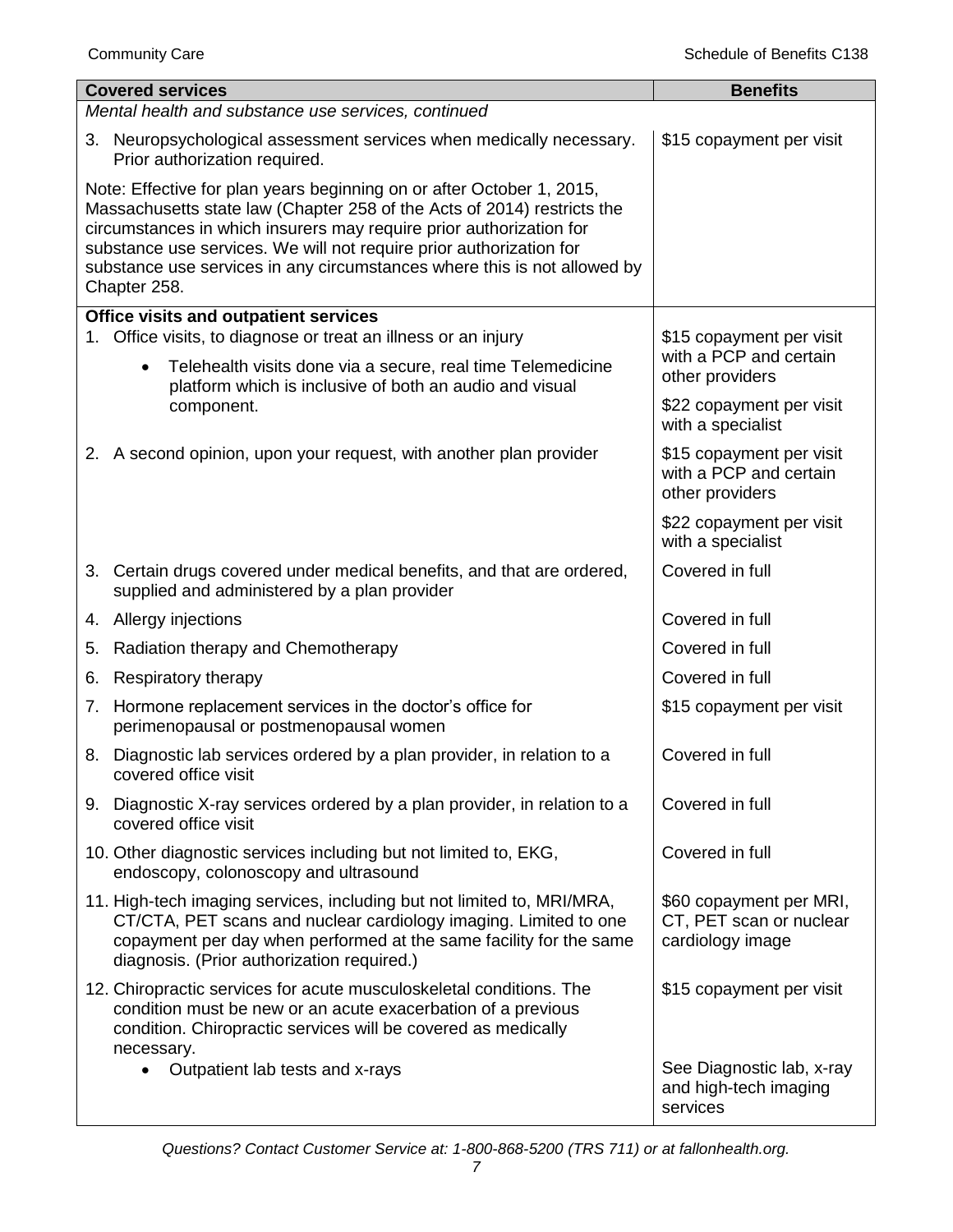| <b>Covered services</b>                                                                                                                                                                                                                                                                     | <b>Benefits</b>                                                                                                         |
|---------------------------------------------------------------------------------------------------------------------------------------------------------------------------------------------------------------------------------------------------------------------------------------------|-------------------------------------------------------------------------------------------------------------------------|
| Office visits and outpatient services, continued                                                                                                                                                                                                                                            |                                                                                                                         |
| 13. Outpatient renal dialysis at a plan-designated center or continuous<br>ambulatory peritoneal dialysis                                                                                                                                                                                   | Covered in full                                                                                                         |
| 14. Diabetes outpatient self-management training and education,<br>including medical nutrition therapy, provided by a certified diabetes<br>health care provider                                                                                                                            | \$15 copayment per visit                                                                                                |
| 15. Laboratory tests necessary for the diagnosis or treatment of diabetes,<br>including glycosylated hemoglobin, or HbAlc, tests, and<br>urinary/protein/microalbumin and lipid profiles                                                                                                    | Covered in full                                                                                                         |
| 16. Medical social services provided to assist you in adjustment to your or<br>your family member's illness. This includes assessment, counseling,<br>consultation and assistance in accessing community resources.                                                                         | \$15 copayment per visit                                                                                                |
| 17. Outpatient surgery, anesthesia and the medically necessary<br>preoperative and postoperative care related to the surgery                                                                                                                                                                | \$125 copayment per<br>surgery when provided in<br>a hospital outpatient, day<br>surgery or ambulatory care<br>facility |
| 18. Podiatry care<br>Outpatient lab tests and x-rays                                                                                                                                                                                                                                        | See Diagnostic lab, x-ray<br>and imaging services                                                                       |
| Outpatient surgical services                                                                                                                                                                                                                                                                | See Outpatient surgery                                                                                                  |
| Outpatient medical care                                                                                                                                                                                                                                                                     | See Office visits                                                                                                       |
| Oral surgery and related services<br>Referral and prior authorization required (except for extraction of<br>impacted teeth or lingual frenectomy)<br>1. Removal or exposure of impacted teeth, including both hard and soft<br>tissue impactions, or an evaluation for this procedure       | \$22 copayment per visit                                                                                                |
| 2. Surgical treatments of cysts, affecting the teeth or gums, that must be<br>rendered by a plan oral surgeon                                                                                                                                                                               | \$22 copayment per visit                                                                                                |
| 3. Treatment of fractures of the jaw bone (mandible) or any facial bone                                                                                                                                                                                                                     | \$22 copayment per visit                                                                                                |
| 4. Evaluation and surgery for the treatment of temporomandibular joint<br>disorder when a medical condition is diagnosed, or for surgery related<br>to the jaw or any structure connected to the jaw                                                                                        | \$22 copayment per visit                                                                                                |
| 5. Extraction of teeth in preparation for radiation treatment of the head or<br>neck                                                                                                                                                                                                        | \$22 copayment per visit                                                                                                |
| Surgical treatment related to cancer<br>6.                                                                                                                                                                                                                                                  | \$22 copayment per visit                                                                                                |
| 7. Emergency medical care, such as, to relieve pain and stop bleeding<br>as a result of accidental injury to sound natural teeth or tissues, when<br>provided as soon as medically possible after the injury. This does not<br>include restorative or other dental services. No referral or | \$15 copayment per visit to<br>a physician's or dentist's<br>office                                                     |
| authorization is required. Go to the closest provider.                                                                                                                                                                                                                                      | \$100 copayment per visit<br>to an emergency room                                                                       |
| Note: See Office visits and outpatient services for diagnostic lab and<br>X-ray services.                                                                                                                                                                                                   |                                                                                                                         |
|                                                                                                                                                                                                                                                                                             |                                                                                                                         |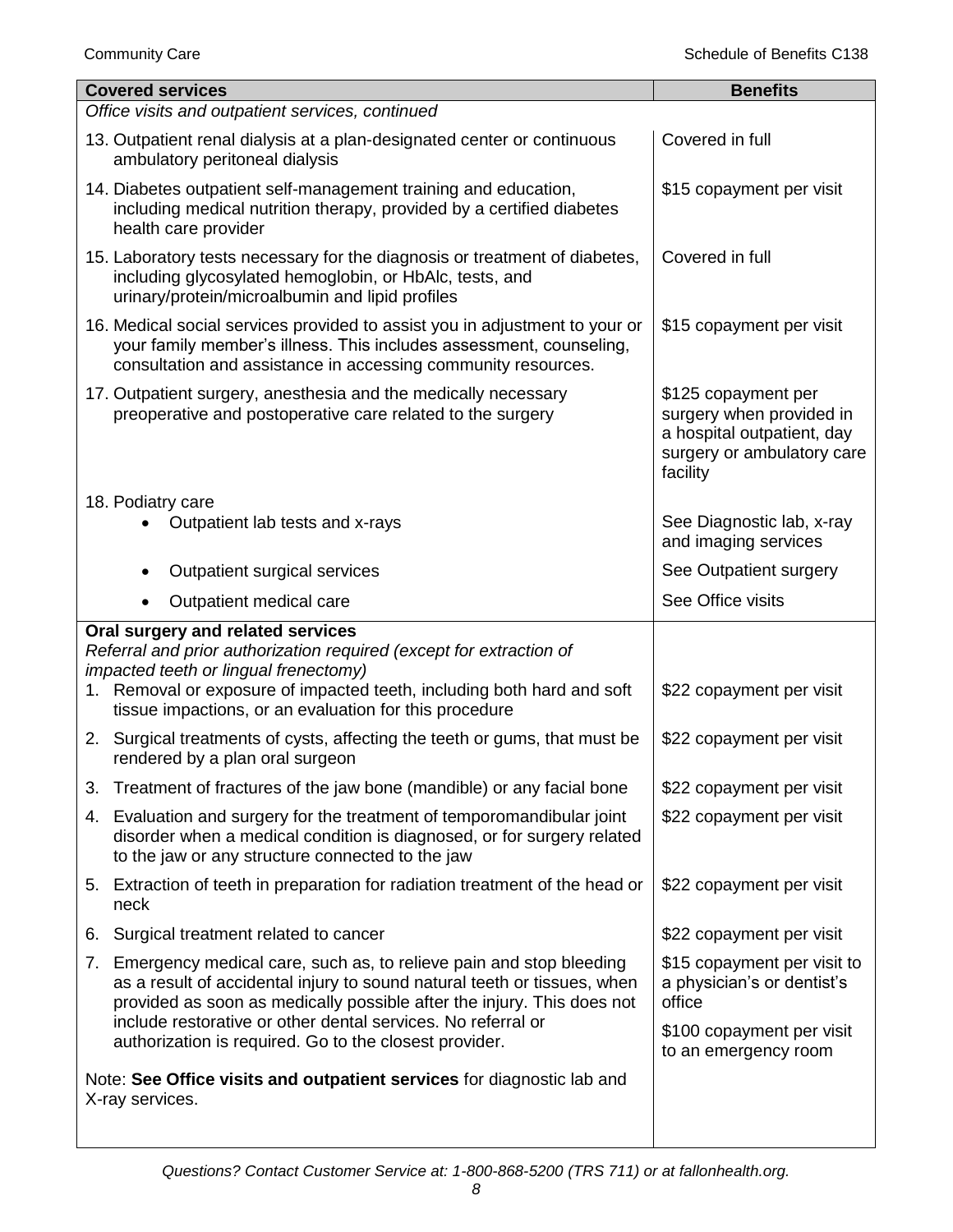| <b>Covered services</b>                                                      | <b>Benefits</b>                               |
|------------------------------------------------------------------------------|-----------------------------------------------|
| <b>Organ transplants</b>                                                     |                                               |
| Referral and prior authorization required                                    |                                               |
| 1. Office visits related to the transplant                                   | \$15 copayment per visit                      |
|                                                                              | with a PCP and certain                        |
|                                                                              | other providers                               |
|                                                                              | \$22 copayment per visit<br>with a specialist |
| Inpatient hospital services, including room and board in a semiprivate<br>2. | \$250 copayment per                           |
| room and the services and supplies that would ordinarily be furnished        | admission                                     |
| to you while you are an inpatient                                            |                                               |
| 3. Human leukocyte antigen (HLA) or histocompatability locus antigen         | Covered in full                               |
| testing for A, B or DR antigens, or any combination thereof, necessary       |                                               |
| to establish bone marrow transplant donor suitability of a member            |                                               |
| <b>Pediatric dental services</b>                                             | See Addendum: Pediatric                       |
| (for members under the age of 19)                                            | <b>Dental Services</b>                        |
| <b>Pediatric vision services</b>                                             | See Addendum: Pediatric                       |
| (for members under the age of 19)                                            | <b>Vision Services</b>                        |
|                                                                              |                                               |
|                                                                              |                                               |
|                                                                              |                                               |
|                                                                              |                                               |
|                                                                              |                                               |
|                                                                              |                                               |
|                                                                              |                                               |
|                                                                              |                                               |
|                                                                              |                                               |
|                                                                              |                                               |
|                                                                              |                                               |
|                                                                              |                                               |
|                                                                              |                                               |
|                                                                              |                                               |
|                                                                              |                                               |
|                                                                              |                                               |
|                                                                              |                                               |
|                                                                              |                                               |
|                                                                              |                                               |
|                                                                              |                                               |
|                                                                              |                                               |
|                                                                              |                                               |
|                                                                              |                                               |
|                                                                              |                                               |
|                                                                              |                                               |
|                                                                              |                                               |
|                                                                              |                                               |
|                                                                              |                                               |
|                                                                              |                                               |
|                                                                              |                                               |
|                                                                              |                                               |
|                                                                              |                                               |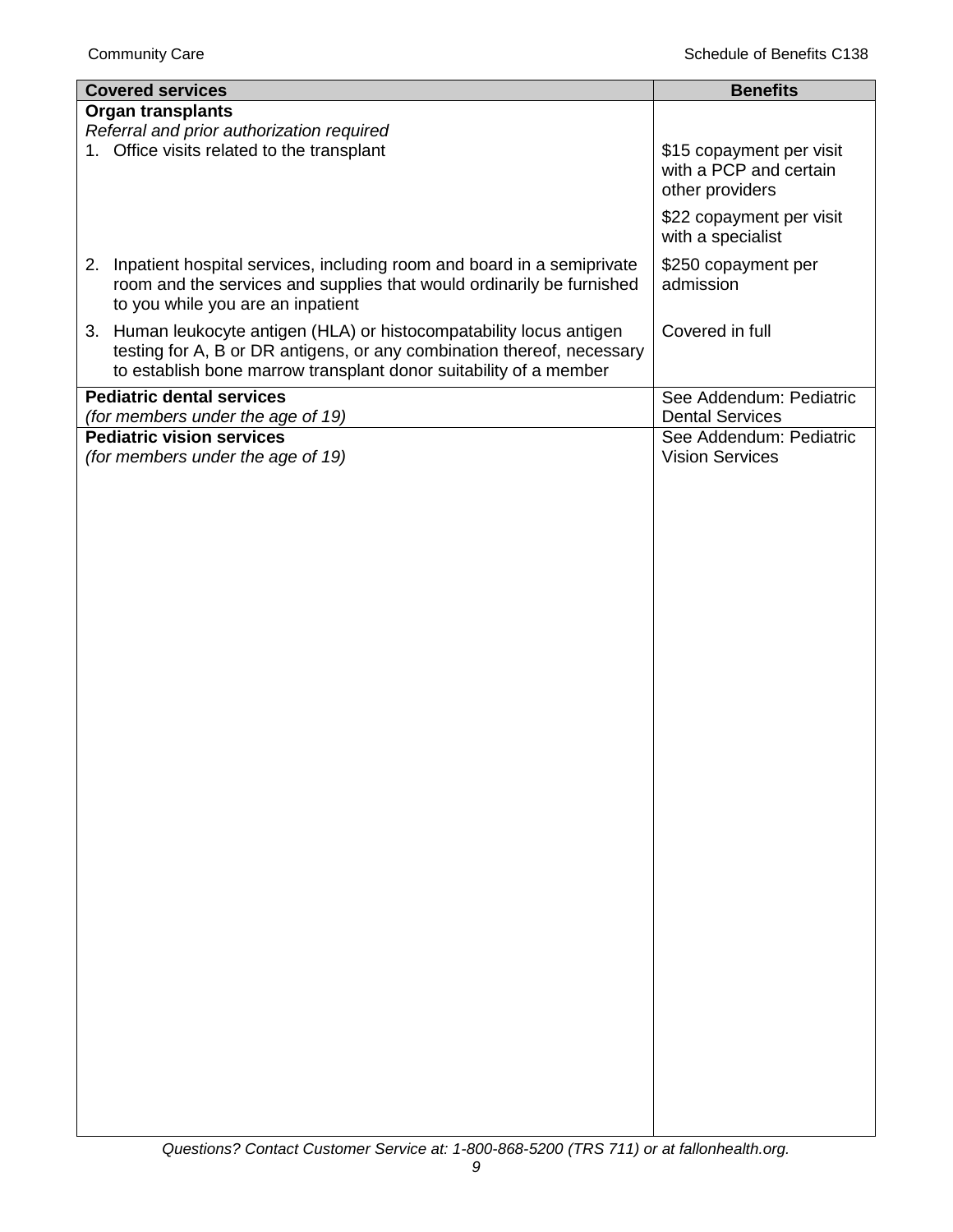| <b>Covered services</b>                                                                                                                      | <b>Benefits</b>                                      |
|----------------------------------------------------------------------------------------------------------------------------------------------|------------------------------------------------------|
| <b>Prescription drugs</b>                                                                                                                    |                                                      |
| Covered prescription items:                                                                                                                  |                                                      |
| • Prescription medication                                                                                                                    | Network pharmacy:                                    |
| • Prescription contraceptive drugs and devices*                                                                                              | Tier 1: \$12.50 copayment                            |
| • Hormone replacement therapy for peri- and post-menopausal                                                                                  | Tier 2: \$25 copayment                               |
| women                                                                                                                                        | Tier 3: \$50 copayment                               |
| • Injectable agents (self-administered**)                                                                                                    | Tier 4: \$50 copayment                               |
| · Insulin                                                                                                                                    | for up to a 30-day supply                            |
| • Syringes (including insulin syringes) or needles when medically                                                                            |                                                      |
| necessary                                                                                                                                    | Mail-order pharmacy:                                 |
| • Supplies for the treatment of diabetes, as required by state law,                                                                          | Tier 1: \$25 copayment                               |
| including:                                                                                                                                   | Tier 2: \$50 copayment                               |
| blood glucose monitoring strips                                                                                                              | Tier 3: \$100 copayment                              |
| urine glucose strips                                                                                                                         | Tier 4: \$100 copayment<br>for up to a 90-day supply |
| lancets<br>$-$                                                                                                                               |                                                      |
| ketone strips                                                                                                                                |                                                      |
| • Special medical formulas to treat certain metabolic disorders                                                                              |                                                      |
| required by state law (prior authorization required).                                                                                        |                                                      |
| *Generic prescription contraceptive drugs and devices are covered in full.                                                                   |                                                      |
| Brand name prescription contraceptive drugs and devices with no generic                                                                      |                                                      |
| equivalent are covered in full (prior authorization required).                                                                               |                                                      |
| ** Injectables administered in the doctor's office or under other                                                                            |                                                      |
| professional supervision are covered as a medical benefit.                                                                                   |                                                      |
| Orally administered anticancer medications used to kill or slow the growth                                                                   | Covered in full                                      |
| of cancerous cells                                                                                                                           |                                                      |
|                                                                                                                                              |                                                      |
| Certain medications cannot be limited to a 30-day supply due to<br>manufacturer packaging, for example, a prefilled syringe. In these cases, |                                                      |
| you will be charged the applicable copay/coinsurance based on the actual                                                                     |                                                      |
| day supply.                                                                                                                                  |                                                      |
|                                                                                                                                              |                                                      |
| Note: Medical and surgical supplies obtained through a pharmacy may<br>have a drug prescription benefit cost-sharing applied.                |                                                      |
|                                                                                                                                              |                                                      |
|                                                                                                                                              |                                                      |
|                                                                                                                                              |                                                      |
|                                                                                                                                              |                                                      |
|                                                                                                                                              |                                                      |
|                                                                                                                                              |                                                      |
|                                                                                                                                              |                                                      |
|                                                                                                                                              |                                                      |
|                                                                                                                                              |                                                      |
|                                                                                                                                              |                                                      |
|                                                                                                                                              |                                                      |
|                                                                                                                                              |                                                      |
|                                                                                                                                              |                                                      |
|                                                                                                                                              |                                                      |
|                                                                                                                                              |                                                      |
|                                                                                                                                              |                                                      |
|                                                                                                                                              |                                                      |
|                                                                                                                                              |                                                      |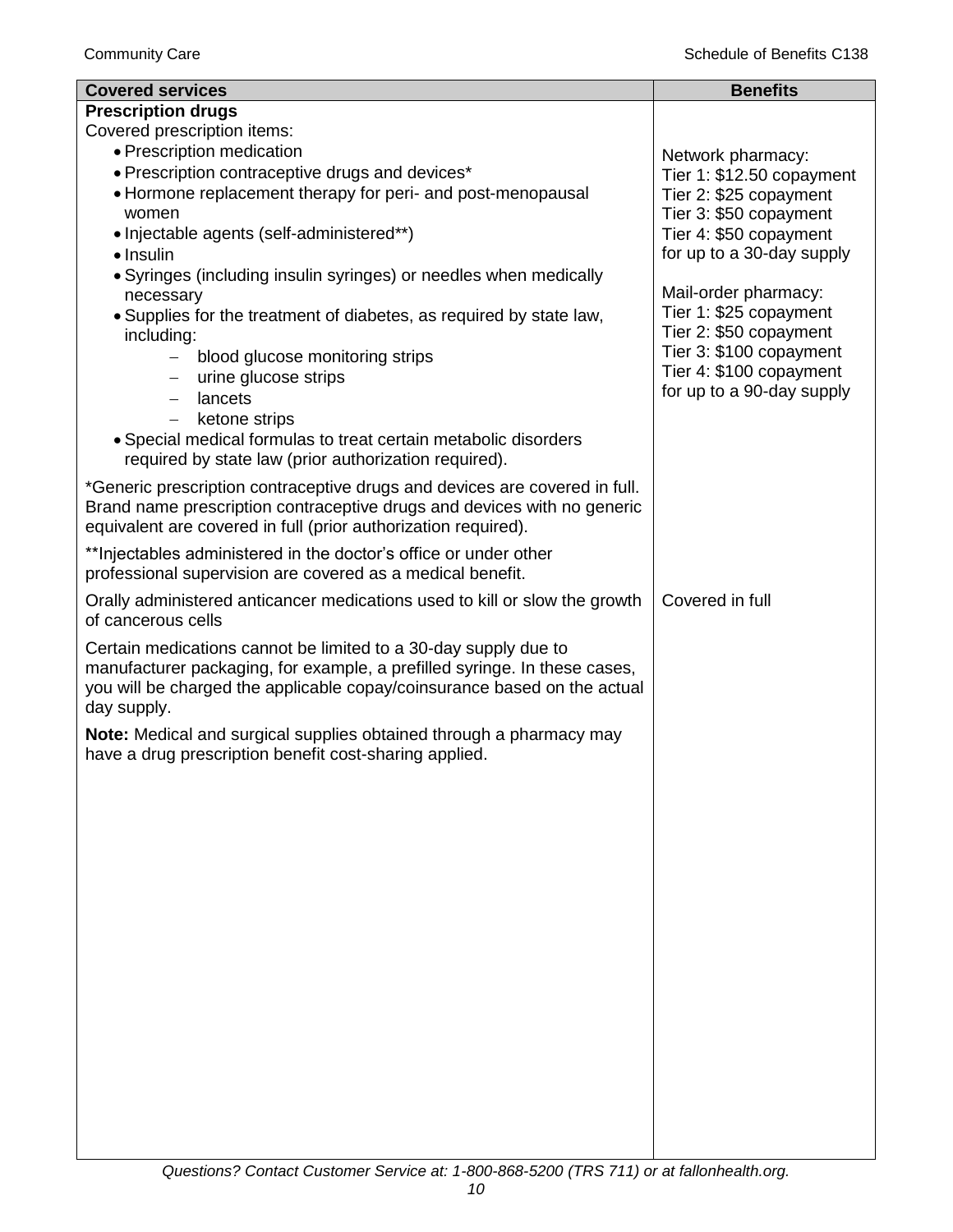| <b>Covered services</b> |                                                                                                                                                                                                                                                                                                                                                                                                                                                                                          | <b>Benefits</b> |
|-------------------------|------------------------------------------------------------------------------------------------------------------------------------------------------------------------------------------------------------------------------------------------------------------------------------------------------------------------------------------------------------------------------------------------------------------------------------------------------------------------------------------|-----------------|
| 1.                      | <b>Preventive care</b><br>Routine physical exams for the prevention and detection of disease                                                                                                                                                                                                                                                                                                                                                                                             | Covered in full |
| 2.                      | Immunizations that are included on the formulary, that are for covered<br>medical benefits and that are ordered, supplied and administered by a<br>plan physician. If administered by a plan specialist, you will generally<br>need to obtain a referral to see the specialist.                                                                                                                                                                                                          | Covered in full |
|                         | 3. A baseline mammogram for women age 35 to 40, and a yearly<br>mammogram for women age 40 and older                                                                                                                                                                                                                                                                                                                                                                                     | Covered in full |
|                         | 4. Routine gynecological care services, including an annual Pap smear<br>(cytological screening) and pelvic exam                                                                                                                                                                                                                                                                                                                                                                         | Covered in full |
|                         | 5. Routine eye exams, once in each 12-month period                                                                                                                                                                                                                                                                                                                                                                                                                                       | Covered in full |
| 6.                      | Hearing and vision screening                                                                                                                                                                                                                                                                                                                                                                                                                                                             | Covered in full |
| 7.                      | Well-child care and pediatric services, at least six times during the<br>child's first year after birth, at least three times during the next year,<br>then at least annually until the child's sixth birthday. This includes the<br>following services, as recommended by the physician and in<br>accordance with state law:<br>• physical examination<br>• history<br>• measurements<br>• sensory screening<br>• neuropsychiatric evaluation<br>• development screening and assessment | Covered in full |
| 8.                      | Pediatric services including:<br>• appropriate immunizations<br>• hereditary and metabolic screening at birth<br>• newborn hearing screening test performed before the newborn<br>infant is discharged from the hospital or birthing center<br>• tuberculin tests, hematocrit, hemoglobin, and other appropriate<br>blood tests and urinalysis<br>• lead screening                                                                                                                       | Covered in full |
|                         | 9. Female consultations, examinations, procedures, contraceptive<br>devices, and medical services related to the use of all contraceptive<br>methods*                                                                                                                                                                                                                                                                                                                                    | Covered in full |
|                         | 10. Tobacco counseling sessions with your primary physician or other<br>provider designed to create a plan to stop smoking.                                                                                                                                                                                                                                                                                                                                                              | Covered in full |
|                         | * Prescription contraceptive devices are covered under the prescription<br>drug benefit.                                                                                                                                                                                                                                                                                                                                                                                                 |                 |
|                         |                                                                                                                                                                                                                                                                                                                                                                                                                                                                                          |                 |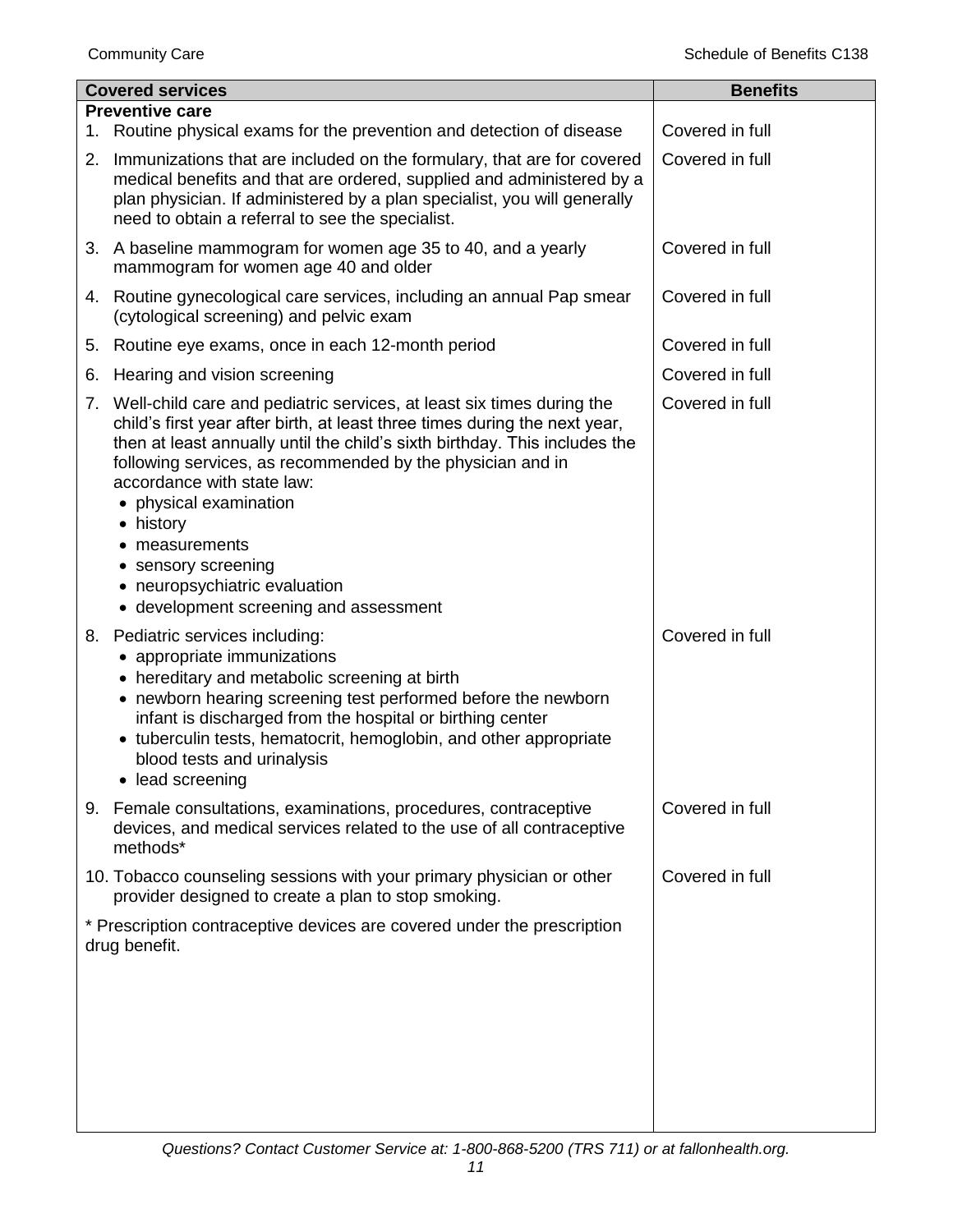| <b>Covered services</b>                                                                                                    | <b>Benefits</b>                                                                                                                                                                                                                                                                                                                                                        |                                  |
|----------------------------------------------------------------------------------------------------------------------------|------------------------------------------------------------------------------------------------------------------------------------------------------------------------------------------------------------------------------------------------------------------------------------------------------------------------------------------------------------------------|----------------------------------|
| <b>Reconstructive surgery</b><br>services for cleft lip and cleft palate                                                   | Referral and prior authorization required (unless provided by a Reliant<br>Medical Group specialist and you have a Reliant Medical Group PCP)<br>1. Inpatient hospital services including room and board in a semiprivate<br>room and the services and supplies that would ordinarily be furnished<br>to you while you are inpatient, including Massachusetts mandated | \$250 copayment per<br>admission |
| <b>Rehabilitation and habilitation services</b>                                                                            |                                                                                                                                                                                                                                                                                                                                                                        |                                  |
| Referral required<br>additional visits.                                                                                    | 1. Physical and occupational therapy services are covered for up to 60<br>visits combined per benefit period when medically necessary with a<br>PCP referral. After 60 combined physical and occupational therapy<br>visits, prior authorization based on medical necessity is required for                                                                            | \$20 copayment per visit         |
| by a plan provider who is a speech-language pathologist or<br>medical necessity is required for additional visits.         | 2. Medically necessary services for the diagnosis and treatment of<br>speech, hearing and language disorders when services are provided<br>audiologist; and at a plan facility or a plan provider's office with a PCP<br>referral. After 30 speech therapy visits, prior authorization based on                                                                        | \$20 copayment per visit         |
| accordance with state law and Department of Public Health<br>regulations                                                   | 3. Cardiac rehabilitation services to treat cardiovascular disease in                                                                                                                                                                                                                                                                                                  | Covered in full                  |
| 4. Medically necessary early intervention services delivered by a<br>from birth to their third birthday.                   | certified early intervention specialist, according to operational<br>standards developed by the Department of Public Health, for children                                                                                                                                                                                                                              | Covered in full                  |
| for up to 36 lifetime sessions.                                                                                            | 5. Pulmonary rehabilitation services for chronic obstructive pulmonary<br>disease (COPD) are covered for up to two one-hour sessions per day,                                                                                                                                                                                                                          | Covered in full                  |
| <b>Skilled nursing facility services</b><br>Referral and prior authorization required<br>to you while you are an inpatient | 1. Inpatient hospital services, for up to 100 days in each benefit period<br>provided criteria is met, including room and board in a semiprivate<br>room and the services and supplies that would ordinarily be furnished                                                                                                                                              | Covered in full                  |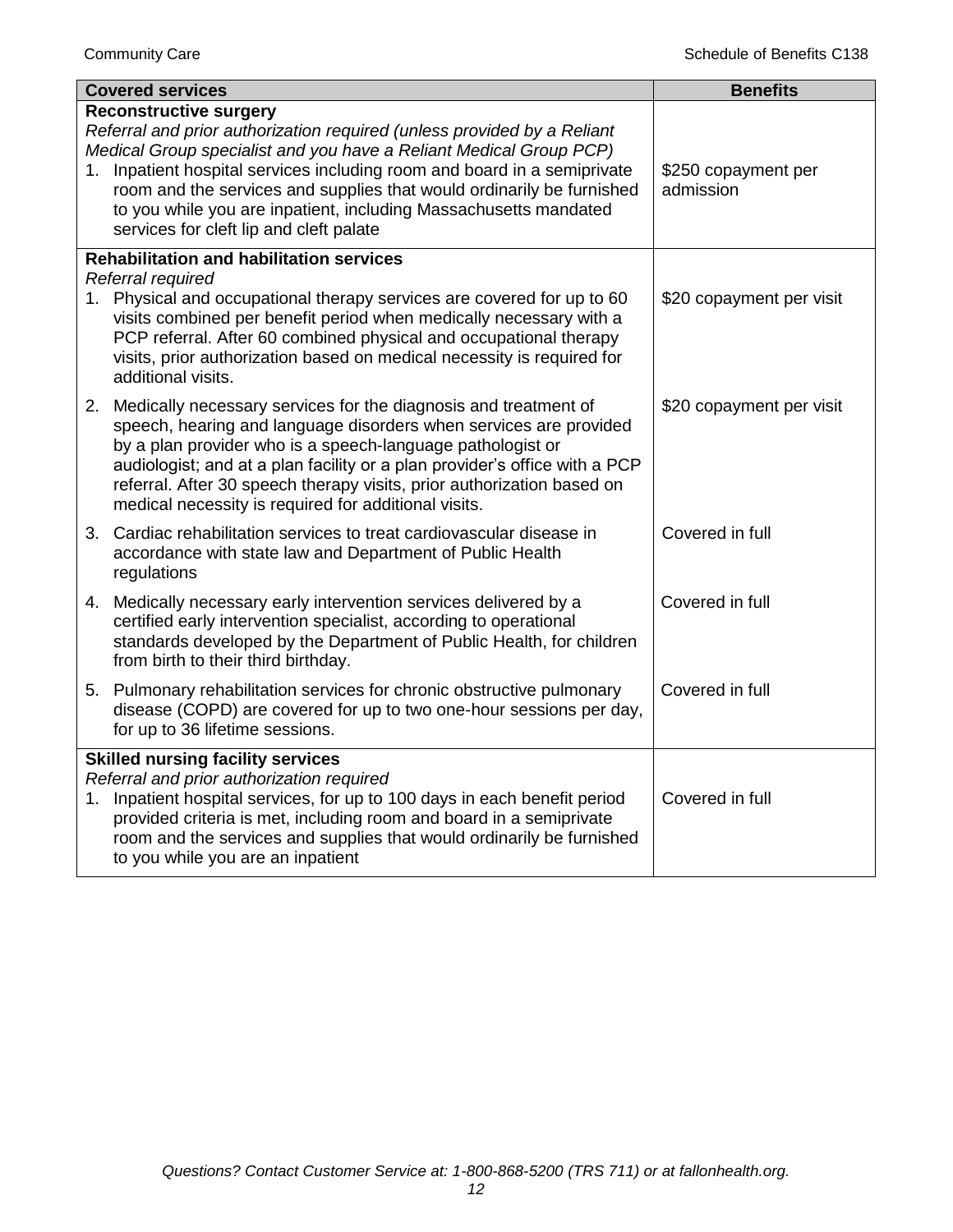# **Addendum Pediatric Dental Services**

This addendum is part of your *Member Handbook/Evidence of Coverage*.

This addendum provides you with the cost-sharing that you are responsible for when you get covered pediatric dental care from a plan dentist for members under the age of 19. For a list of plan dentists, go to fallonhealth.org or call Customer Service at 1-800-868-5200 (TRS 711).

#### **Preventive and Diagnostic Services**

|                                                                                                                                  | <b>Benefits</b> |
|----------------------------------------------------------------------------------------------------------------------------------|-----------------|
| <b>Preventive and Diagnostic Services</b>                                                                                        |                 |
| Comprehensive Evaluation (once per lifetime per provider or location)<br>$\bullet$                                               |                 |
| Periodic Oral Exams (two per benefit period)<br>٠                                                                                |                 |
| Limited oral evaluation (two per benefit period)<br>٠                                                                            |                 |
| Full mouth x-rays (once every 36 months per provider or location)                                                                |                 |
| Panoramic x-rays (once every 36 months per provider or location)                                                                 |                 |
| Bitewing x-rays (two per benefit period)                                                                                         | Covered in full |
| Single tooth x-rays (one per visit)                                                                                              |                 |
| Teeth cleaning, including minor scaling procedures (two per benefit period)                                                      |                 |
| Fluoride Treatments (one per day per provider or location)                                                                       |                 |
| Space maintainers                                                                                                                |                 |
| Sealants (Please note: Sealants are not covered on previously restored<br>teeth) (Once every 36 months per provider or location) |                 |

### **Basic Covered Services**

|                                                                           | <b>Benefits</b> |
|---------------------------------------------------------------------------|-----------------|
| <b>Basic Covered Services</b>                                             |                 |
| Amalgam restorations (once per benefit period per tooth)                  |                 |
| Composite resin restorations (once per benefit period per tooth)          |                 |
| Recement crowns/onlays                                                    |                 |
| Rebase or reline dentures (once every 24 months)                          |                 |
| Root canals on permanent teeth (once per lifetime per tooth)              |                 |
| Prefabricated stainless steel crowns (once per lifetime per tooth)        |                 |
| Periodontal scaling and root planning (once every 36 months)              | 25% coinsurance |
| Simple extractions (once per lifetime per tooth, erupted or exposed root) |                 |
| Surgical extractions (once per lifetime per tooth)                        |                 |
| Vital pulpotomy                                                           |                 |
| Apeicocectomy                                                             |                 |
| Palliative care                                                           |                 |
| Anesthesia                                                                |                 |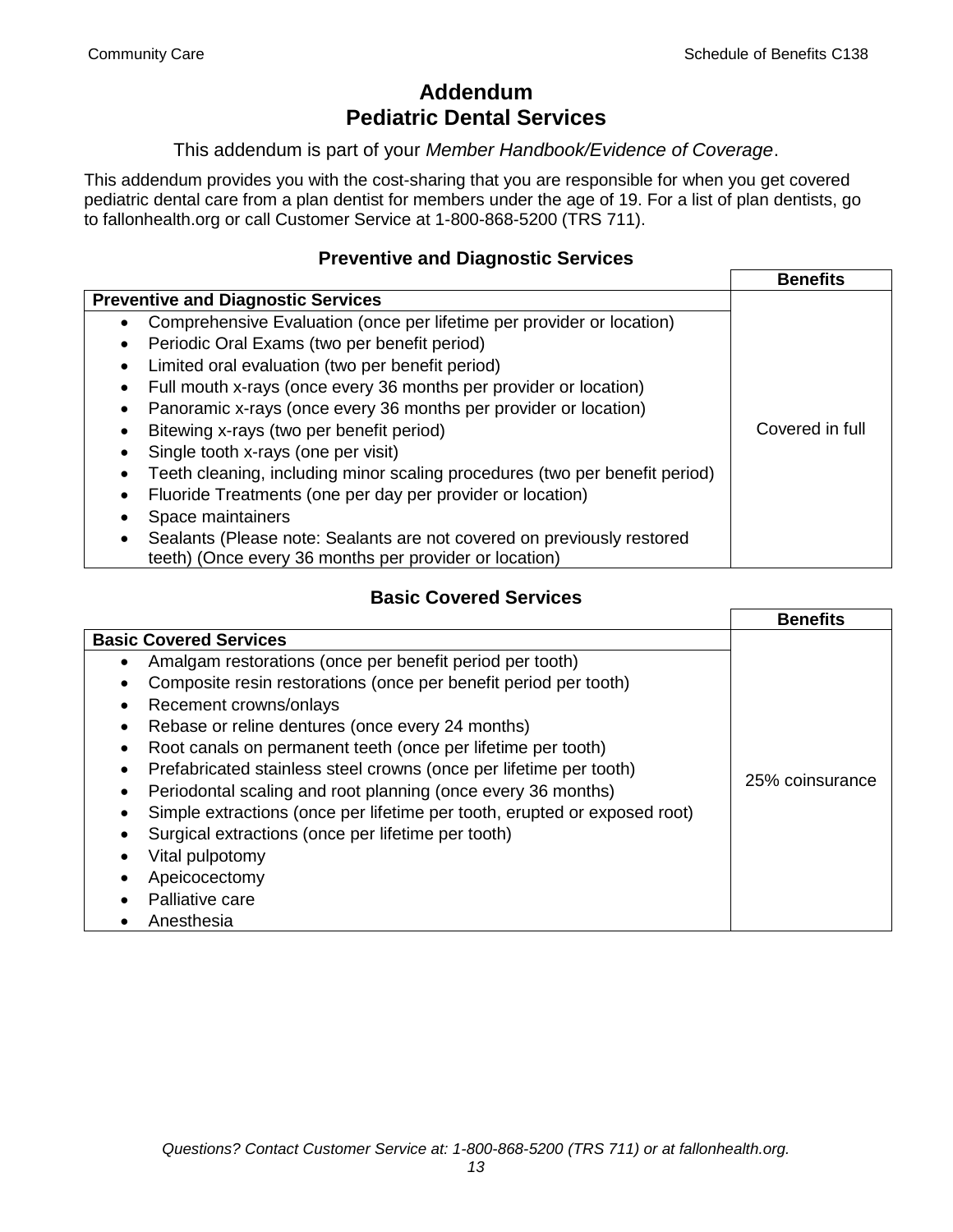### **Major Restorative Services**

|                                                                                                    | <b>Benefits</b> |
|----------------------------------------------------------------------------------------------------|-----------------|
| <b>Major Restorative Services</b>                                                                  |                 |
| Crown, resin (once every 60 months per tooth)<br>$\bullet$                                         |                 |
| Porcelain/ceramic crowns (once every 60 months per tooth)<br>$\bullet$                             | 50% coinsurance |
| Porcelain fused to metal/mobile/high noble crowns (once every 60 months<br>$\bullet$<br>per tooth) |                 |
| Partial and complete dentures (once every 84 months)                                               |                 |

#### **Orthodontia**

|                                                                                                                                                                                                                                                                        | <b>Benefits</b> |
|------------------------------------------------------------------------------------------------------------------------------------------------------------------------------------------------------------------------------------------------------------------------|-----------------|
| Orthodontia                                                                                                                                                                                                                                                            |                 |
| Coverage is provided for services under the following conditions: only when<br>medically necessary; patient must have severe and handicapping malocclusion as<br>defined by HLD index score of 28 and/or one or more auto qualifiers. Prior<br>authorization required. | 50% coinsurance |

### **Related exclusions**

1. Any service that is not listed in this addendum is not covered.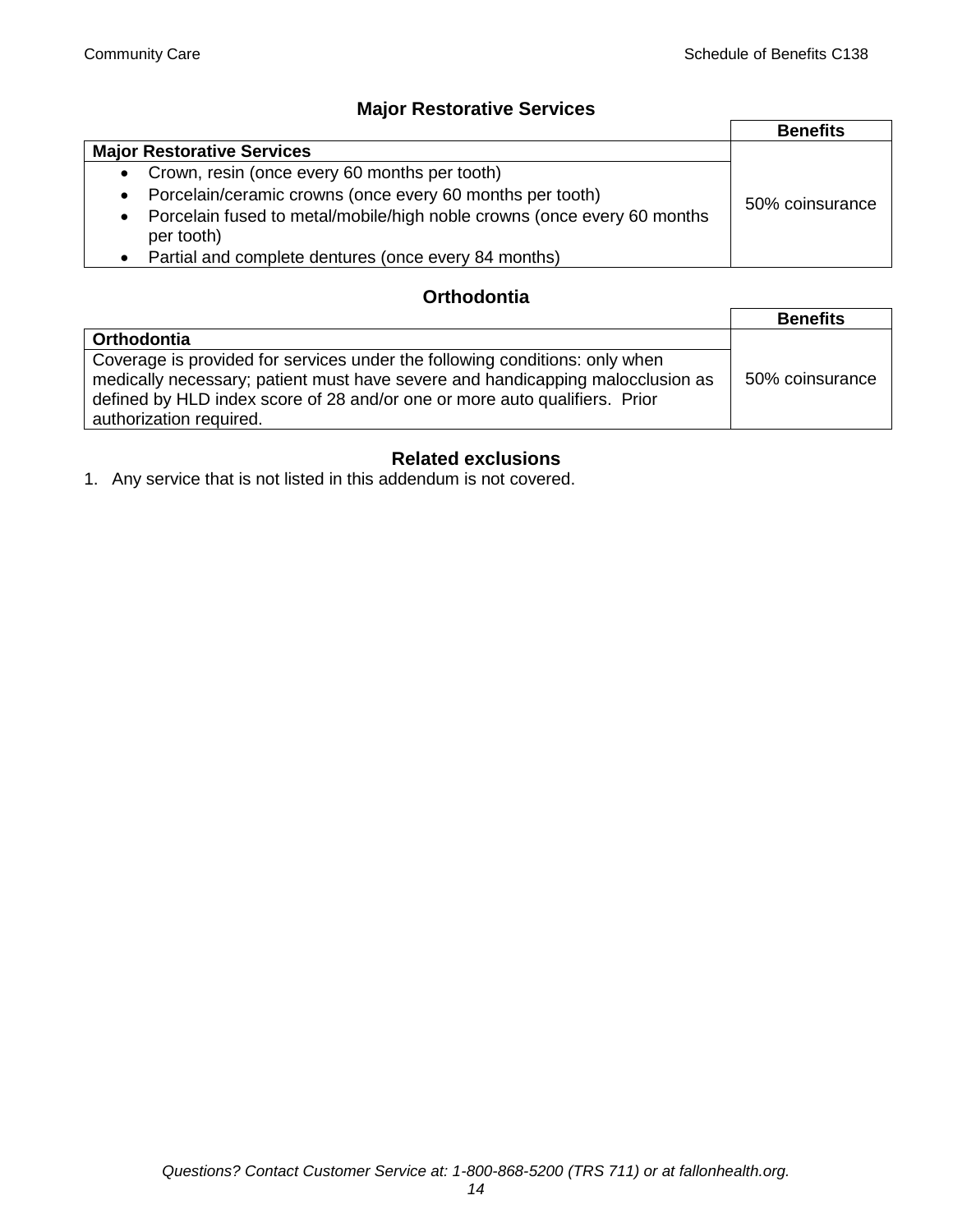# **Addendum Pediatric Vision Services**

This addendum is part of your *Member Handbook/Evidence of Coverage*.

This addendum provides you with the cost-sharing that you are responsible for when you get covered pediatric vision care from a plan vision provider for members under the age of 19. For more information about your eye and vision care benefits, including a list of plan vision providers, go to fallonhealth.org or call Customer Service at 1-800-868-5200 (TRS 711).

| Service                                                 | Member cost                         |
|---------------------------------------------------------|-------------------------------------|
| Eye exam                                                |                                     |
| Exam with dilation as necessary, once per calendar year | \$0                                 |
| <b>Frames</b>                                           |                                     |
| One designated set, once per calendar year              | \$0                                 |
| Lenses:                                                 |                                     |
| <b>Standard lenses</b>                                  |                                     |
| Single vision                                           | \$0                                 |
| <b>Bifocal</b>                                          | \$0                                 |
| <b>Trifocal</b>                                         | \$0                                 |
| Lenticular                                              | \$0                                 |
| Progressive lenses                                      |                                     |
| Standard                                                | \$0                                 |
| Premium                                                 | \$0 for first \$120 of retail cost, |
|                                                         | 80% of any additional retail cost.  |
| Lens options                                            |                                     |
| Choice of plastic or glass lenses                       | \$0                                 |
| UV treatment                                            | \$0                                 |
| Tint – includes fashion and gradient tinting, and       | \$0                                 |
| oversized and glass-grey #3 prescription sunglass       |                                     |
| lenses                                                  |                                     |
| Standard plastic scratch coating                        | \$0                                 |
| Standard polycarbonate (kids)                           | \$0                                 |
| Plastic photosensitive lenses                           | \$0                                 |
| Other options:                                          |                                     |
| Intermediate vision lenses                              | \$0                                 |
| Standard anti-reflective                                | \$45                                |
| Photochromic plastic                                    | 80% of retail cost                  |
| <b>Blended segment lenses</b>                           | 80% of retail cost                  |
| <b>Polarized lenses</b>                                 | 80% of retail cost                  |
| Premium anti-reflective costing                         | 80% of retail cost                  |
| Ultra anti-reflective coating                           | 80% of retail cost                  |
| Hi-Index lenses                                         | 80% of retail cost                  |
| Other add-ons                                           | 80% of retail cost                  |
| Additional complete pairs of eyewear                    | 60% of retail                       |
|                                                         |                                     |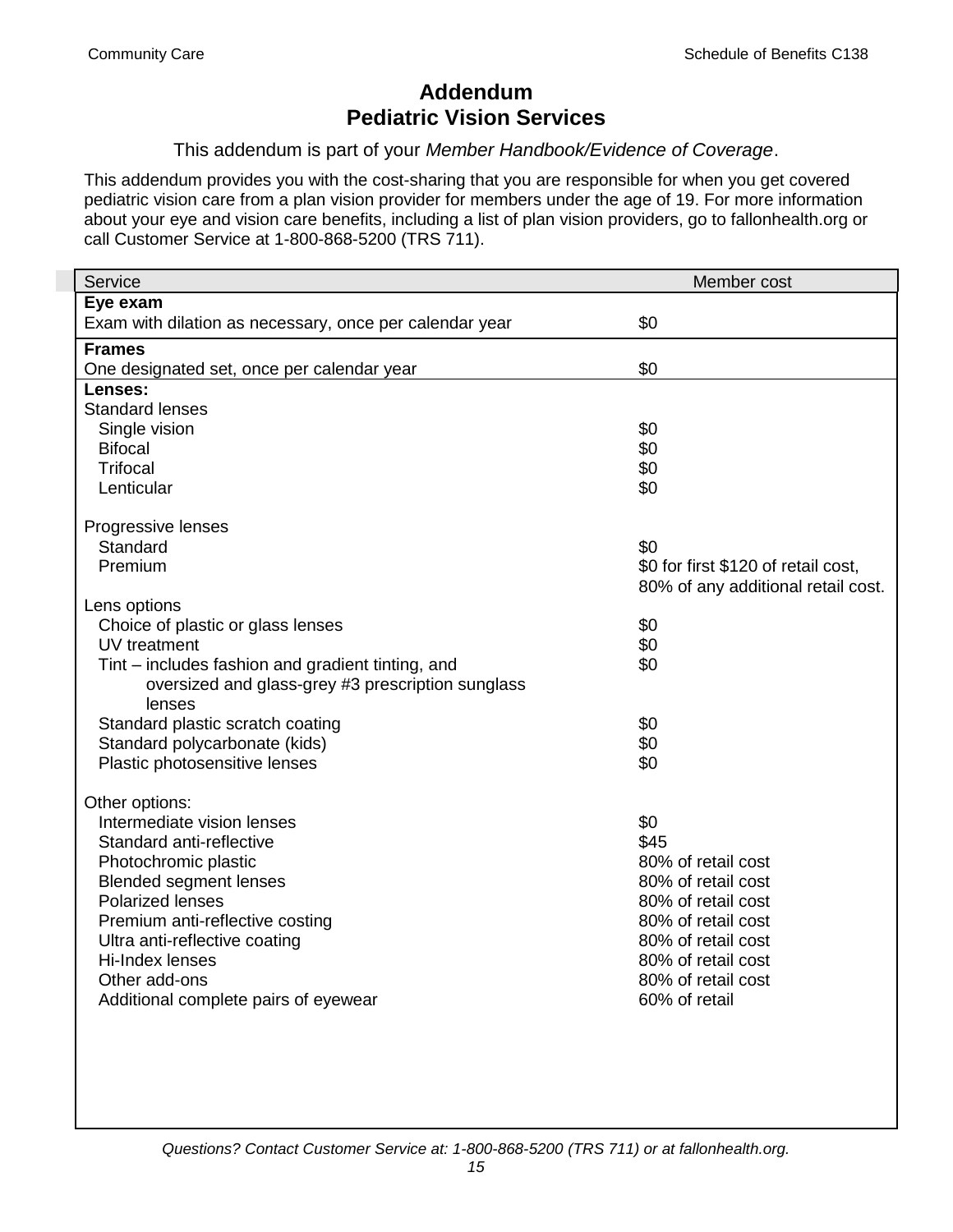| <b>Contact lenses</b>                                                                                                                                                                                                                                                                                                             |                                                                            |
|-----------------------------------------------------------------------------------------------------------------------------------------------------------------------------------------------------------------------------------------------------------------------------------------------------------------------------------|----------------------------------------------------------------------------|
| One pair of conventional contact lenses, in place of                                                                                                                                                                                                                                                                              | \$0 for first \$150 of retail cost,                                        |
| eyeglass lenses                                                                                                                                                                                                                                                                                                                   | 75% of any additional retail cost.                                         |
| In place of a pair of conventional contact lenses, the<br>member may elect either of the following options:<br>Up to a 6 month supply of monthly or two-week<br>$\bullet$<br>single vision spherical or toric contact lenses<br>Up to a 3 month supply of daily disposable single<br>$\bullet$<br>vision spherical contact lenses |                                                                            |
| Standard contact lens fit and follow-up<br>Premium contact lens fit and follow-up<br>Additional conventional contact lenses<br>Medically necessary contact lenses, in place of other<br>eyewear                                                                                                                                   | Up to $$55$<br>10% discount from retail price<br>85% of retail cost<br>\$0 |
| Low vision services                                                                                                                                                                                                                                                                                                               | \$0                                                                        |
| •One comprehensive low vision evaluation, once<br>every five years, when medically necessary                                                                                                                                                                                                                                      | \$0                                                                        |
| • Follow-up care, four visits in any five year period,<br>when medically necessary                                                                                                                                                                                                                                                | 25% of retail cost                                                         |
| • Low vision aids, such as high-power spectacles,<br>magnifiers, and telescopes, once every 24<br>months, when medically necessary                                                                                                                                                                                                |                                                                            |
| Additional discounts on vision items are available; see<br>a plan provider or contact the plan for details.                                                                                                                                                                                                                       |                                                                            |

### **Related exclusions**

- 1. Orthoptic or vision training, subnormal vision aids and any associated supplemental testing; Aniseikonic lenses.
- 2. Medical and/or surgical treatment of the eye, eyes or supporting structures.
- 3. Any eye or vision examination, or any corrective eyewear required by a policyholder as a condition of employment; Safety eyewear.
- 4. Services provided as a result of any Workers' Compensation law, or similar legislation, or required by any governmental agency or program whether federal, state or subdivisions thereof.
- 5. Non-prescription lenses and/or contact lenses.
- 6. Non-prescription sunglasses.
- 7. Two pair of glasses in lieu of bifocals.
- 8. Services rendered after the date an insured person ceases to be covered under the policy, except when vision materials ordered before coverage ended are delivered, and the services rendered to the insured person are within 31 days from the date of such order.
- 9. Services or materials provided by any other group benefit plan providing vision care.
- 10. Lost or broken lenses, frames, glasses, or contact lenses will not be replaced except in the next benefit period when vision materials would become available.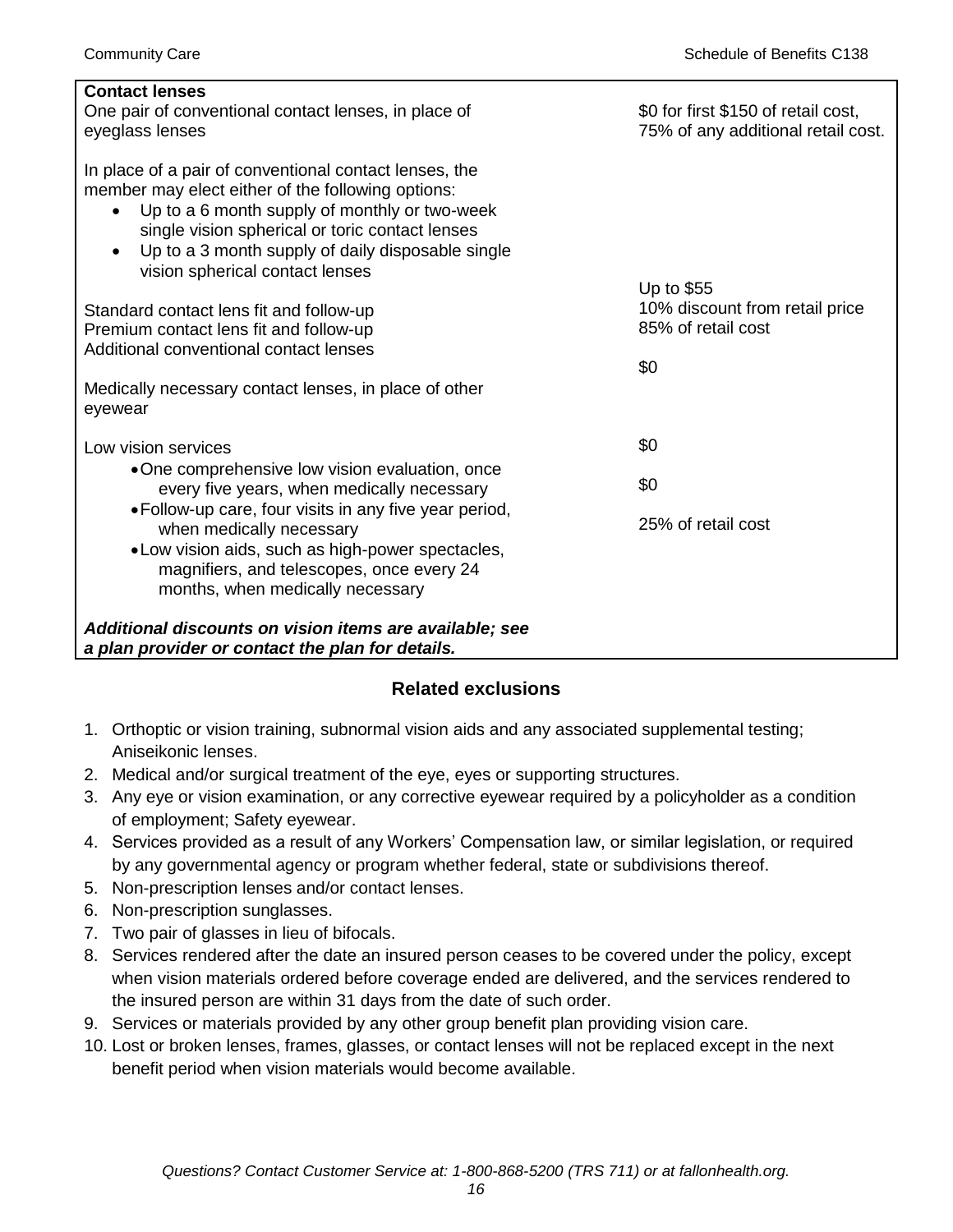# Notice of nondiscrimination

Fallon Health complies with applicable Federal civil rights laws and does not discriminate on the basis of race, color, national origin, age, disability or sex. Fallon does not exclude people or treat them differently because of race, color, national origin, age, disability or sex.

Fallon Health:

- Provides free aids and services to people with disabilities to communicate effectively with us, such as:
	- o Qualified sign language interpreters
	- $\circ$  Written information in other formats (large print, audio, accessible electronic formats, other formats)
- Provides free language services to people whose primary language is not English, such as:
	- o Qualified interpreters
	- o Information written in other languages

If you need these services, contact Customer Service at the phone number on the back of your member ID card, or by email at cs@fallonhealth.org.

If you believe that Fallon Health has failed to provide these services or discriminated in another way on the basis of race, color, national origin, age, disability or sex, you can file a grievance with:

Compliance Director Fallon Health 10 Chestnut St. Worcester, MA 01608

Phone: 1-508-368-9988 (TRS 711) Email: compliance@fallonhealth.org

You can file a grievance in person or by mail, fax or email. If you need help filing a grievance, the Compliance Director is available to help you.

You can also file a civil rights complaint with the U.S. Department of Health and Human Services, Office for Civil Rights, electronically through the Office for Civil Rights Complaint Portal, available at https://ocrportal.hhs.gov/ocr/portal/lobby.jsf, or by mail or phone at:

U.S. Department of Health and Human Services 200 Independence Avenue SW., Room 509F, HHH Building Washington, D.C., 20201

Phone: 1-800-368-1019 (TDD: 1-800-537-7697)

Complaint forms are available at http://www.hhs.gov/ocr/office/file/index.html.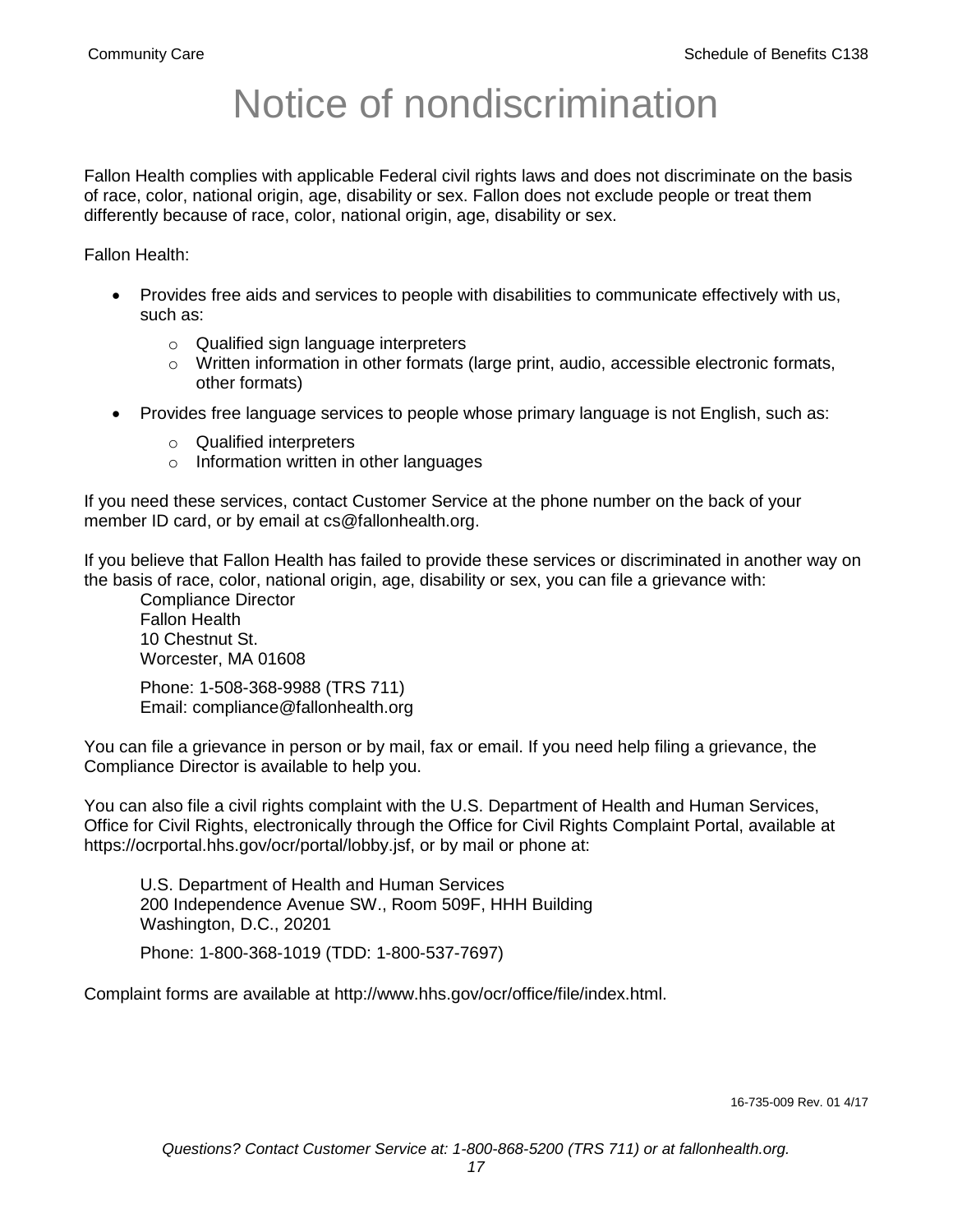# Important!

If you, or someone you're helping, has questions about Fallon Health, you have the right to get help and information in your language at no cost. To talk to an interpreter, call 1-800-868-5200.

#### **Spanish:**

Si usted, o alguien a quien usted está ayudando, tiene preguntas acerca de Fallon Health, tiene derecho a obtener ayuda e información en su idioma sin costo alguno. Para hablar con un intérprete, llame al 1-800-868-5200.

#### **Portuguese:**

Se você, ou alguém a quem você está ajudando, tem perguntas sobre o Fallon Health, você tem o direito de obter ajuda e informação em seu idioma e sem custos. Para falar com um intérprete, ligue para 1-800-868-5200.

#### **Chinese:**

如果您,或是您正在協助的對象,有關於[插入項目的名稱 Fallon Health 方面的問題,您有權利免費以您的母語得到幫助和訊息。洽詢一位翻譯員,請撥電話 [在此插入數字 1- 800-868-5200.

#### **Haitian Creole:**

Si oumenm oswa yon moun w ap ede gen kesyon konsènan Fallon Health, se dwa w pou resevwa asistans ak enfòmasyon nan lang ou pale a, san ou pa gen pou peye pou sa. Pou pale avèk yon entèprèt, rele nan 1-800-868-5200.

#### **Vietnamese:**

Nếu quý vị, hay người mà quý vị đang giúp đỡ, có câu hỏi về Fallon Health, quý vị sẽ có quyền được giúp và có thêm thông tin bằng ngôn ngữ của mình miễn phí. Để nói chuyện với một thông dịch viên, xin gọi 1-800-868-5200.

#### **Russian:**

Если у вас или лица, которому вы помогаете, имеются вопросы по поводу Fallon Health, то вы имеете право на бесплатное получение помощи и информации на вашем языке. Для разговора с переводчиком позвоните по телефону 1-800-868-5200.

### **Arabic:**

إن كان لديك أو لدى شخص تساعده أسئلة بخصوص Health Fallon، فلديك الحق في الحصول على المساعدة والمعلومات الضرورية بلغتك من دون اية تكلفة .للتحدث مع مترجم اتصل ب .1-800-868-5200

### **Khmer/Cambodian:**

ប្រសិនបរើអ្នក ឬនរណាម្ននក់ដែលអ្នកកំពុងដែដួយ ម្ននសំណួរអ្៎ពី Fallon Health បេ, អ្នកម្ននសិេធិេេ្លលជំនួយនិងព័ែ៌ម្នន បៅកនុងភាសា ររស់អ្នក រោយម្ិនអ្ស់រ្ំ ក់ ។ ដររំម្ រនី ិយាយជាម្ួយអ្នក កែប្រ សូ ម្ 1-800-868-5200 ។ **French:**